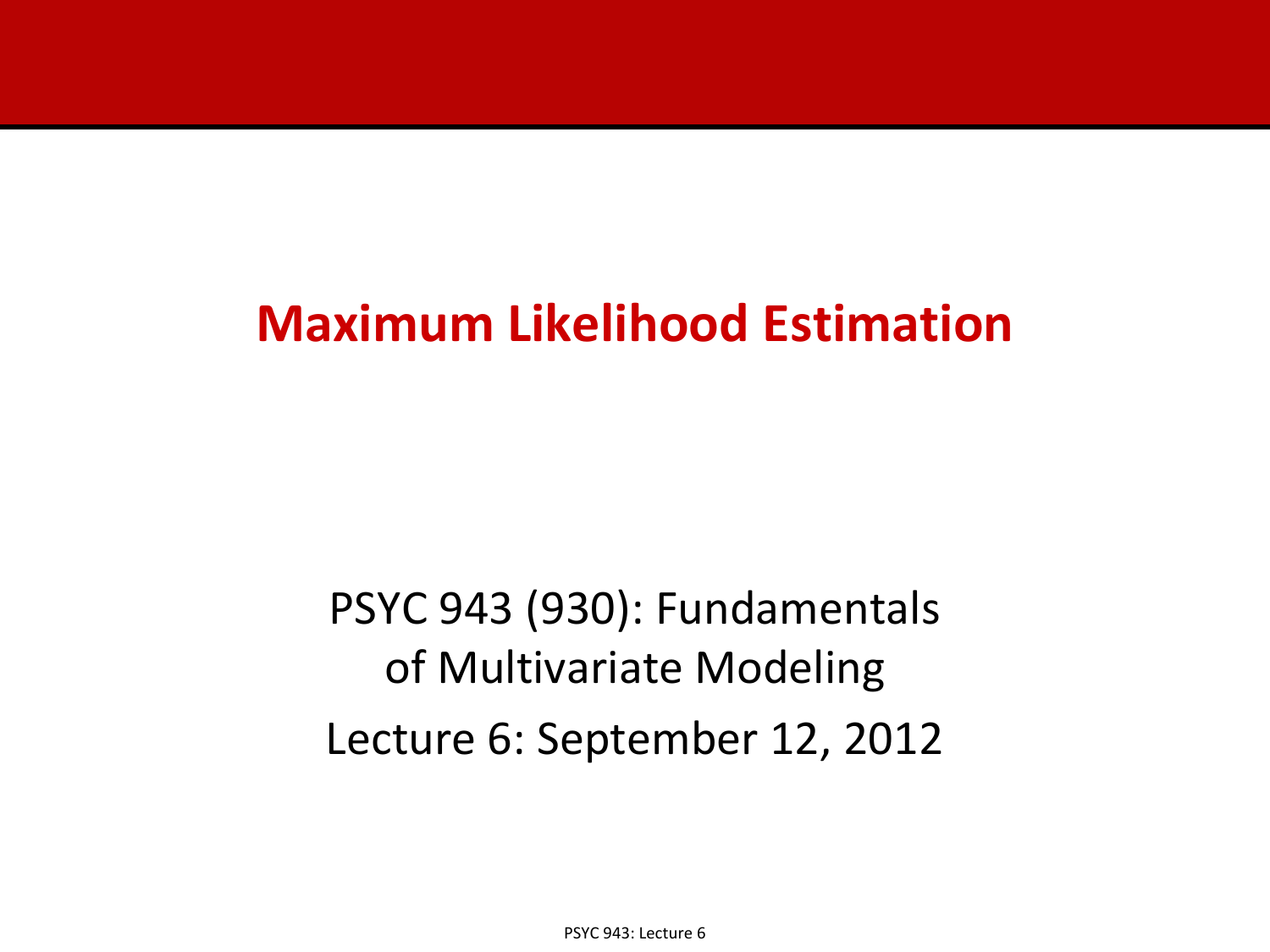# **Today's Class**

- The basics of maximum likelihood estimation
	- $\triangleright$  The engine that drives most modern statistical methods
- Additional information from maximum likelihood estimator (MLEs)
	- $\triangleright$  Likelihood ratio tests
	- $\triangleright$  Wald tests
	- $\triangleright$  Information criteria
- **MLEs for GLMs** 
	- An introduction to SAS PROC MIXED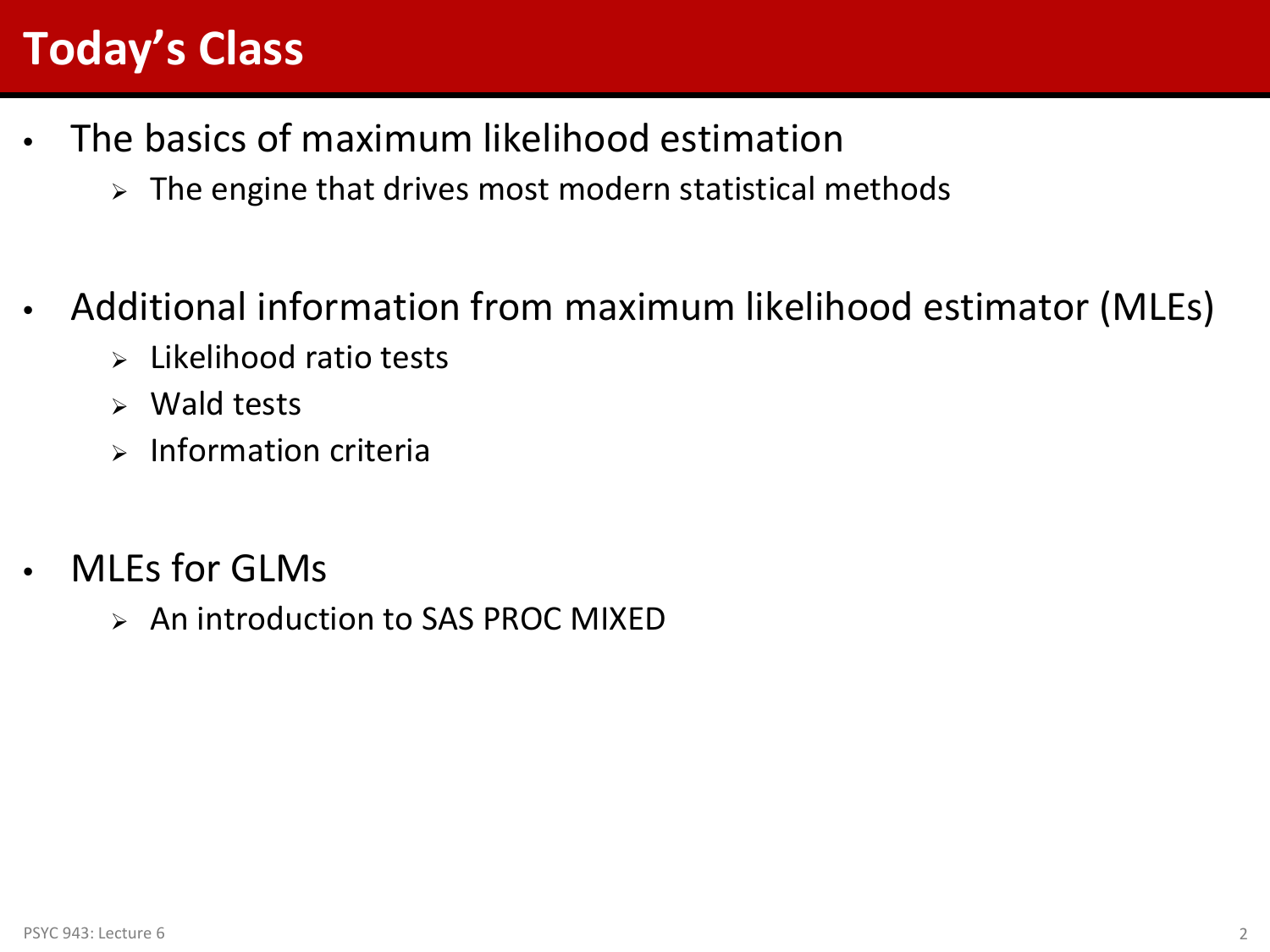# **Today's Example Data #1**

- Imagine an employer is looking to hire employees for a job where IQ is important
	- $\triangleright$  We will only use 5 observations so as to show the math behind the estimation calculations
- The employer collects two variables:
	- $>$  IQ scores
	- $>$  Job performance
- **Descriptive Statistics:**

| <b>Variable</b> | <b>Mean</b> | <b>SD</b> |
|-----------------|-------------|-----------|
| O               | 114.4       | 2.30      |
| Performance     | 12.8        | 2.28      |

| <b>Covariance Matrix</b> |     |     |  |  |  |
|--------------------------|-----|-----|--|--|--|
| <b>IQ</b>                | 5.3 | 5.1 |  |  |  |
| Performance              | 5.1 | 5.2 |  |  |  |

| <b>Observation</b> | IQ  | Performance |
|--------------------|-----|-------------|
| 1                  | 112 | 10          |
| 2                  | 113 | 12          |
| $\overline{3}$     | 115 | 14          |
|                    | 118 | 16          |
| 5                  | 114 | 12          |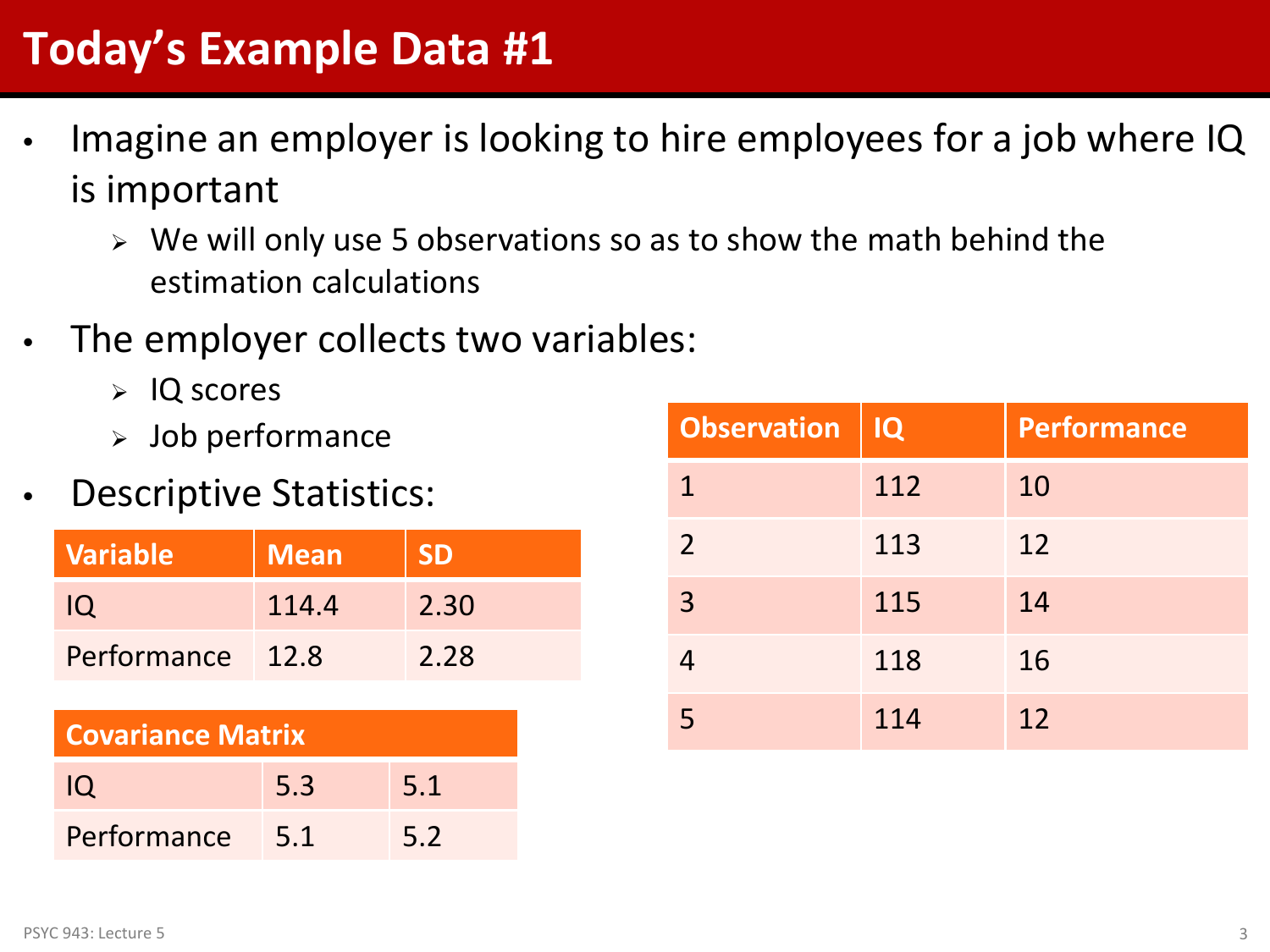# **How Estimation Works (More or Less)**

- Most estimation routines do one of three things:
- **1. Minimize Something:** Typically found with names that have "least" in the title. Forms of least squares include "Generalized", "Ordinary", "Weighted", "Diagonally Weighted", "WLSMV", and "Iteratively Reweighted." Typically the estimator of last resort… Last Friday's Class
- **2. Maximize Something:** Typically found with names that have "maximum" in the title. Forms include "Maximum likelihood", "ML", "Residual Maximum Likelihood" (REML), "Robust ML". Typically the gold standard of estimators (and next week we'll see why). Today's Class
- **3. Use Simulation to Sample from Something:** more recent advances in simulation use resampling techniques. Names include "Bayesian Markov Chain Monte Carlo", "Gibbs Sampling", "Metropolis Hastings", "Metropolis Algorithm", and "Monte Carlo". Used for complex models where ML is not available or for methods where prior values are needed.

Future Class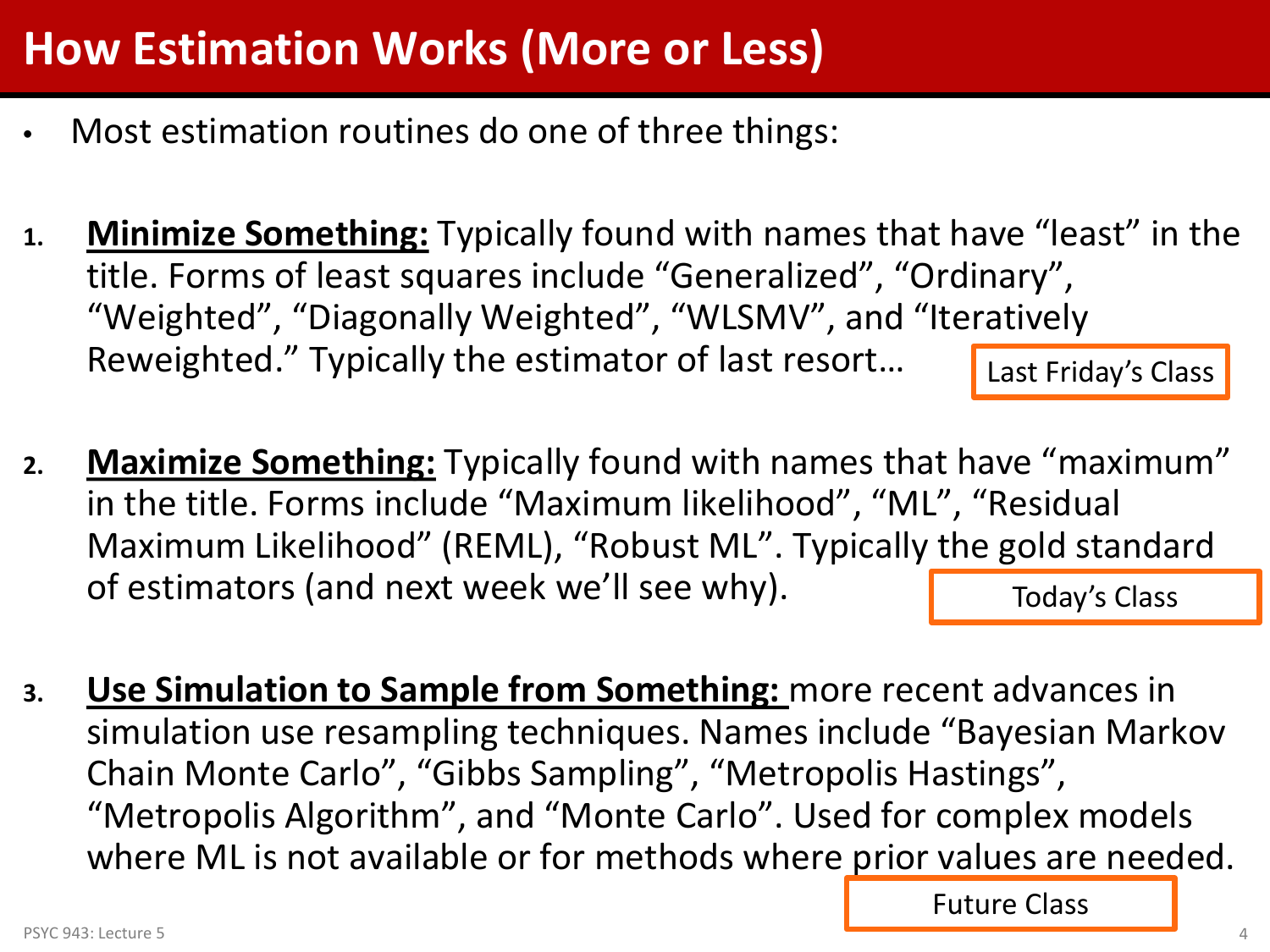# **AN INTRODUCTION TO MAXIMUM LIKELIHOOD ESTIMATION**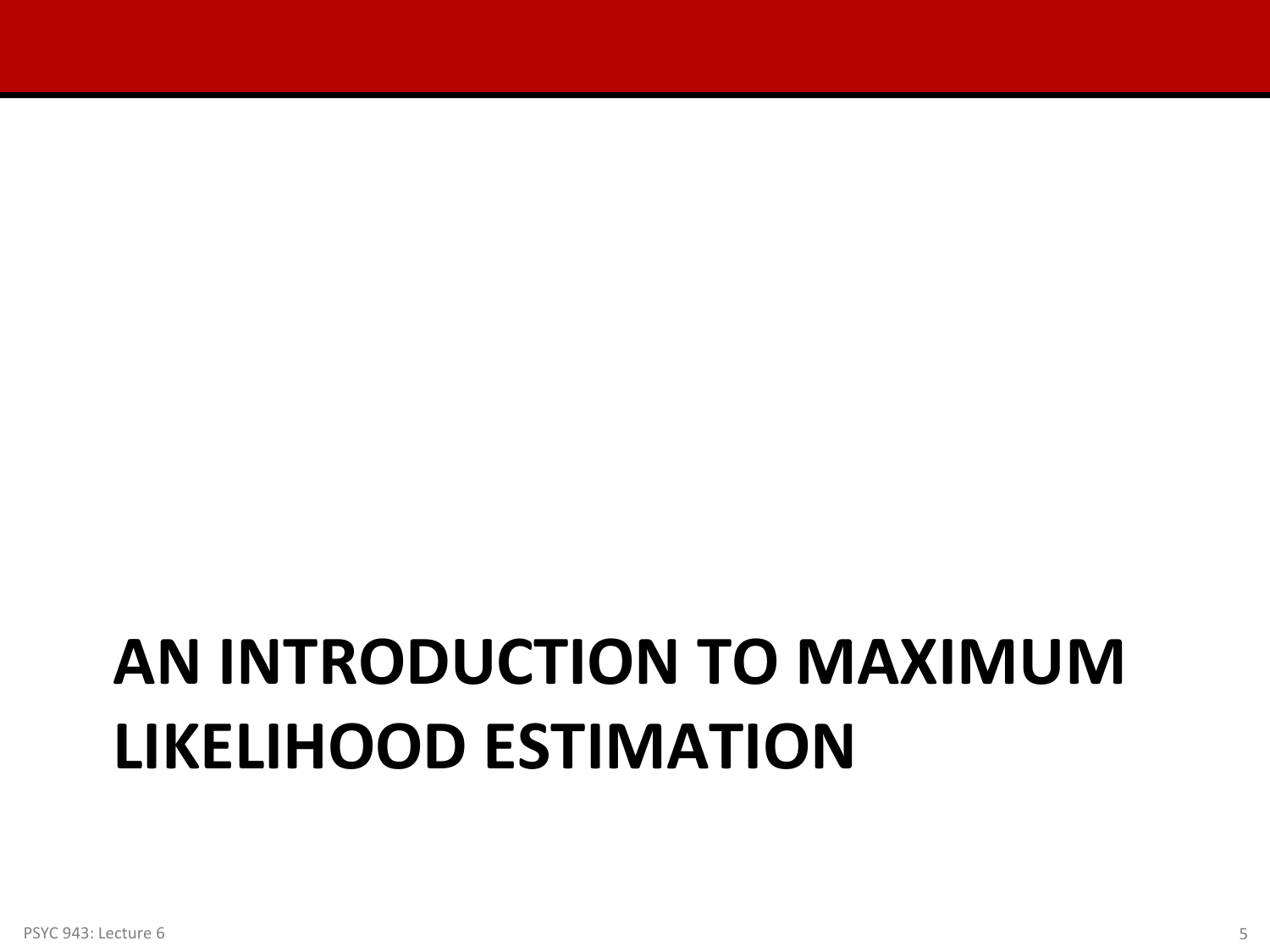## **Properties of Maximum Likelihood Estimators**

- Provided several assumptions ("regularity conditions") are met, maximum likelihood estimators have good statistical properties:
- 1. Asymptotic Consistency: as the sample size increases, the estimator converges in probability to its true value
- 2. Asymptotic Normality: as the sample size increases, the distribution of the estimator is normal (with variance given by "information" matrix)
- 3. Efficiency: No other estimator will have a smaller standard error
- Because they have such nice and well understood properties, MLEs are commonly used in statistical estimation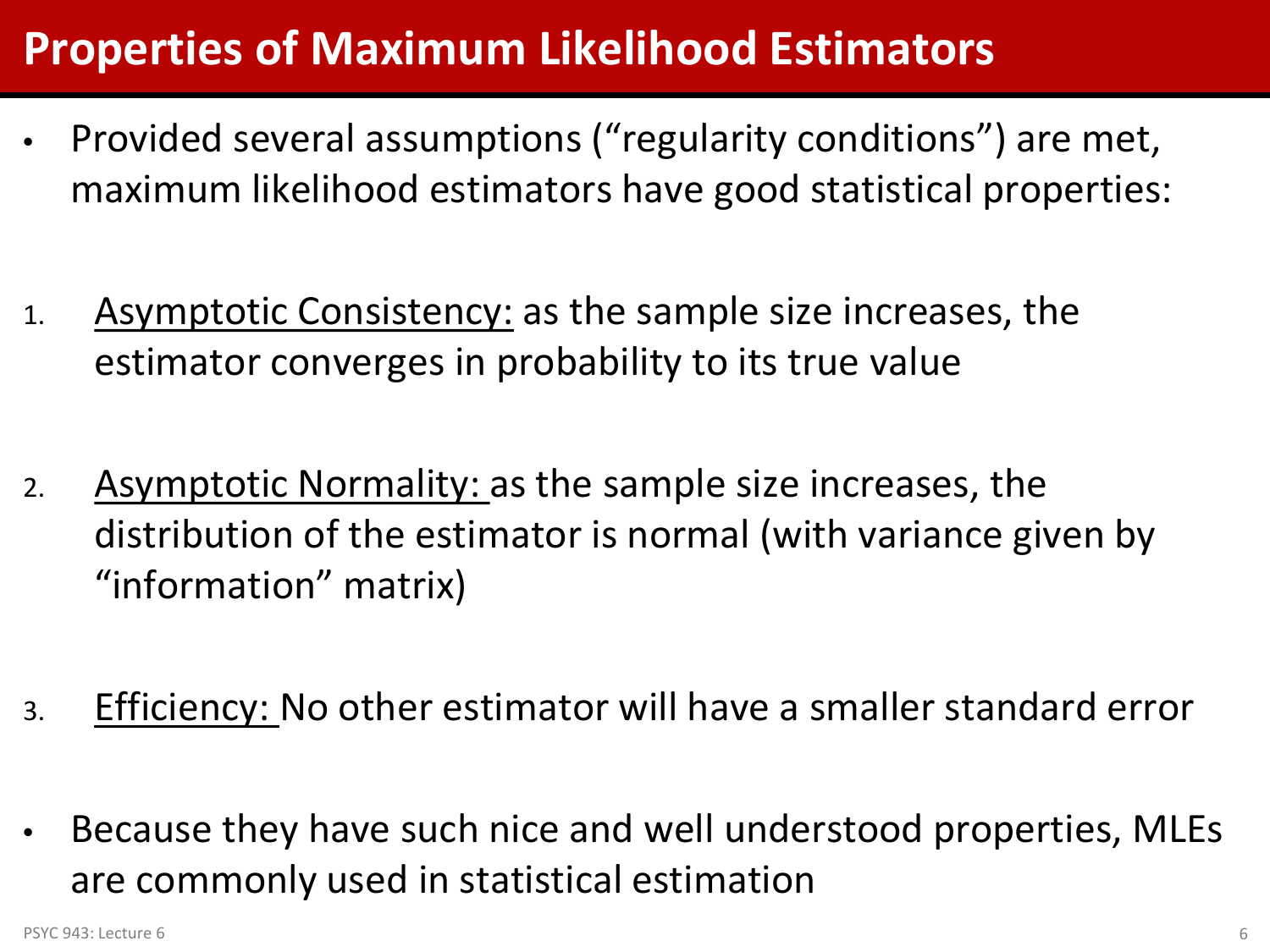#### **Maximum Likelihood: Estimates Based on Statistical Distributions**

- Maximum likelihood estimates come from statistical distributions assumed distributions of data
	- $\triangleright$  We will begin today with the univariate normal distribution but quickly move to other distributions (see this Friday's class)
- For a single random variable  $x$ , the univariate normal distribution is

$$
f(x) = \frac{1}{\sqrt{2\pi\sigma_x^2}} \exp\left(-\frac{(x-\mu_x)^2}{2\sigma_x^2}\right)
$$

- > Provides the height of the curve for a value of  $x$ ,  $\mu_x$ , and  $\sigma_x^2$
- Last week we pretended we knew  $\mu_{\chi}$  and  $\sigma_{\chi}^2$ 
	- $>$  Today we will only know  $x$  (and maybe  $\sigma_x^2$ )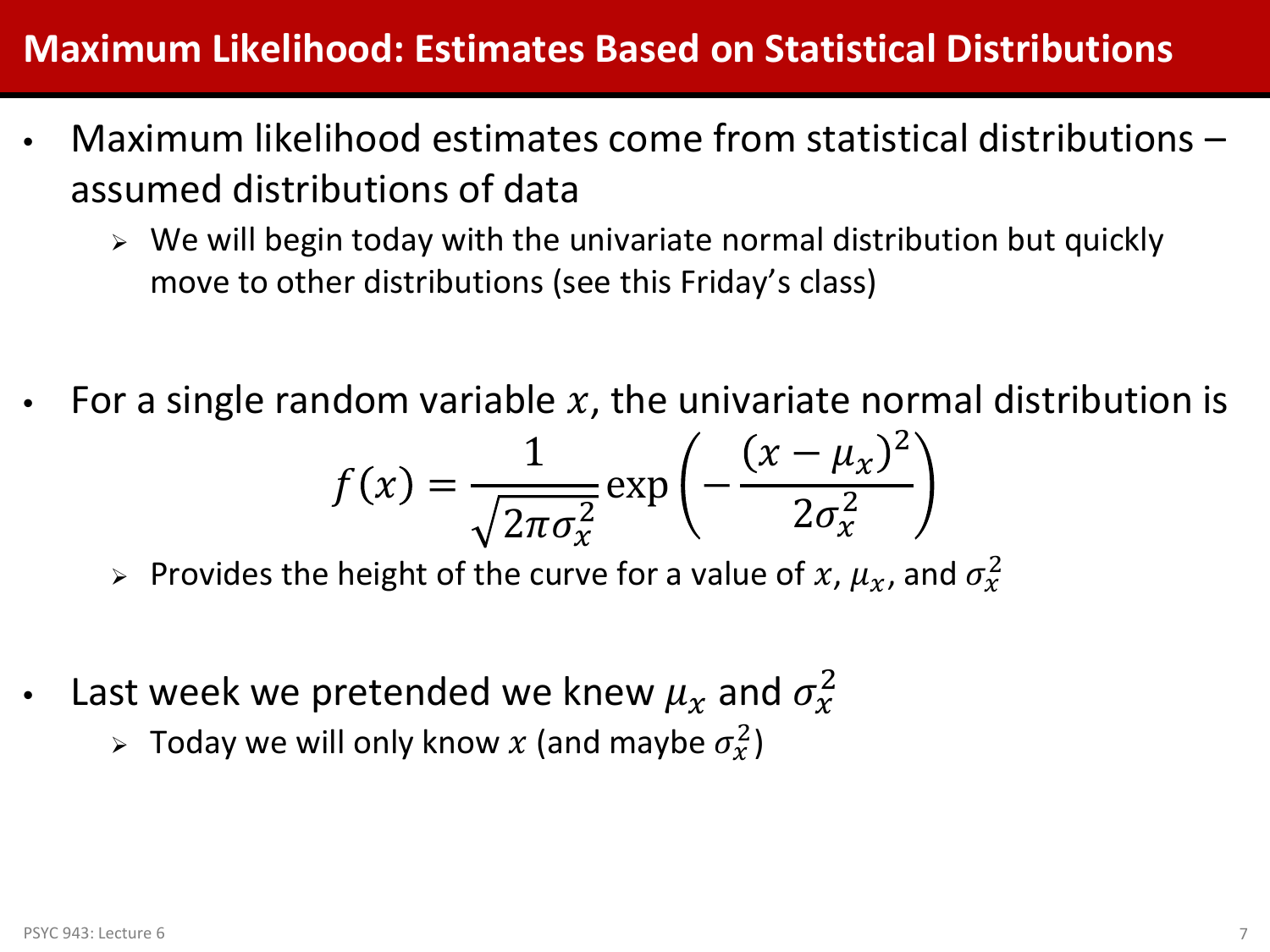### **Univariate Normal Distribution**



For any value of  $x$  ,  $\mu_x$ , and  $\sigma_x^2$ ,  $f(x)$  gives the height of the curve (relative frequency)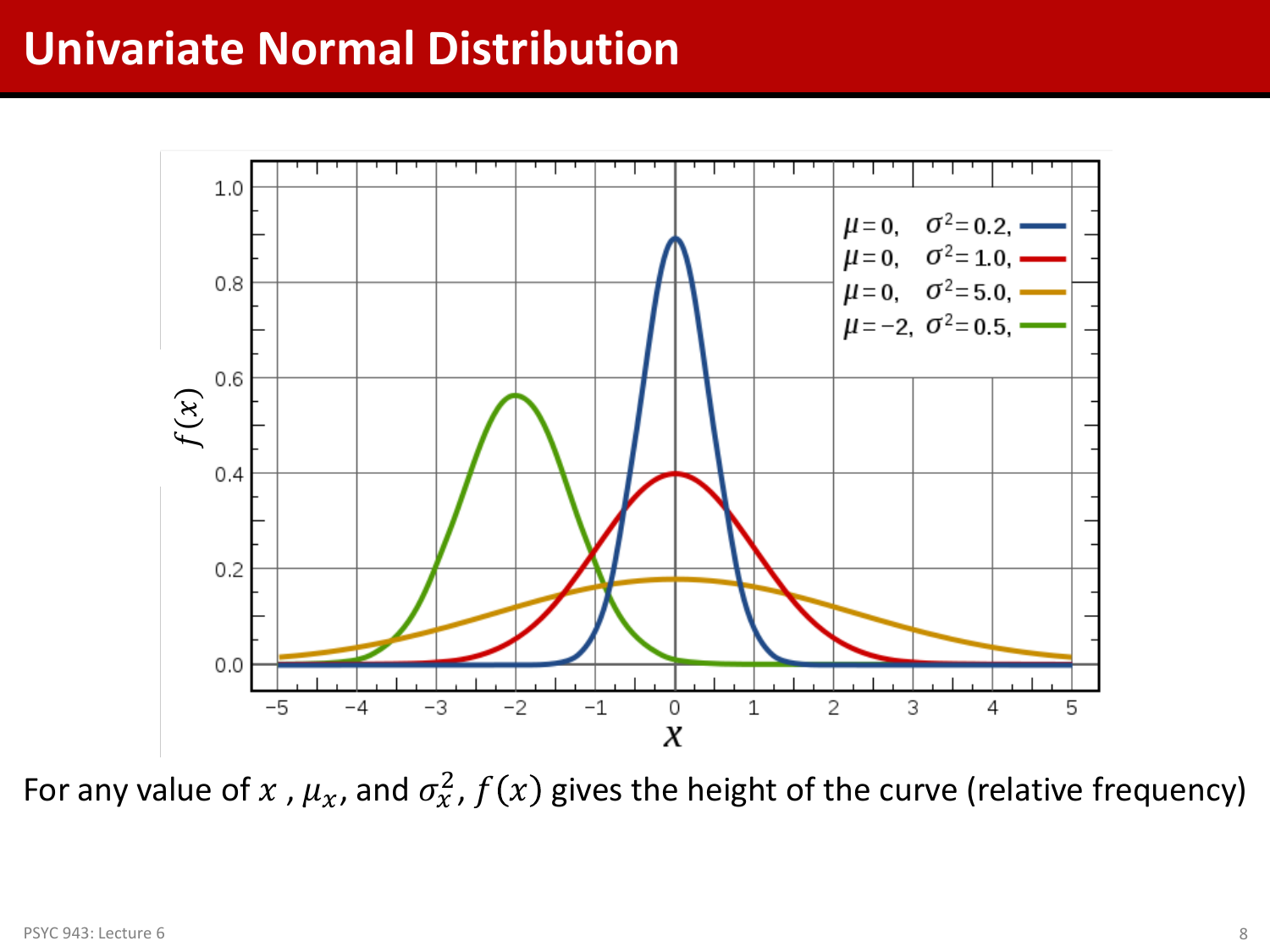### **Example Distribution Values**

- Let's examine the distribution values for the IQ variable
	- $\triangleright$  We assume that we know  $\mu_x = 114.4$  and  $\sigma_x^2 = 5.29$  ( $\sigma_x = 2.30$ )
		- In reality we do not know what these values happen to be

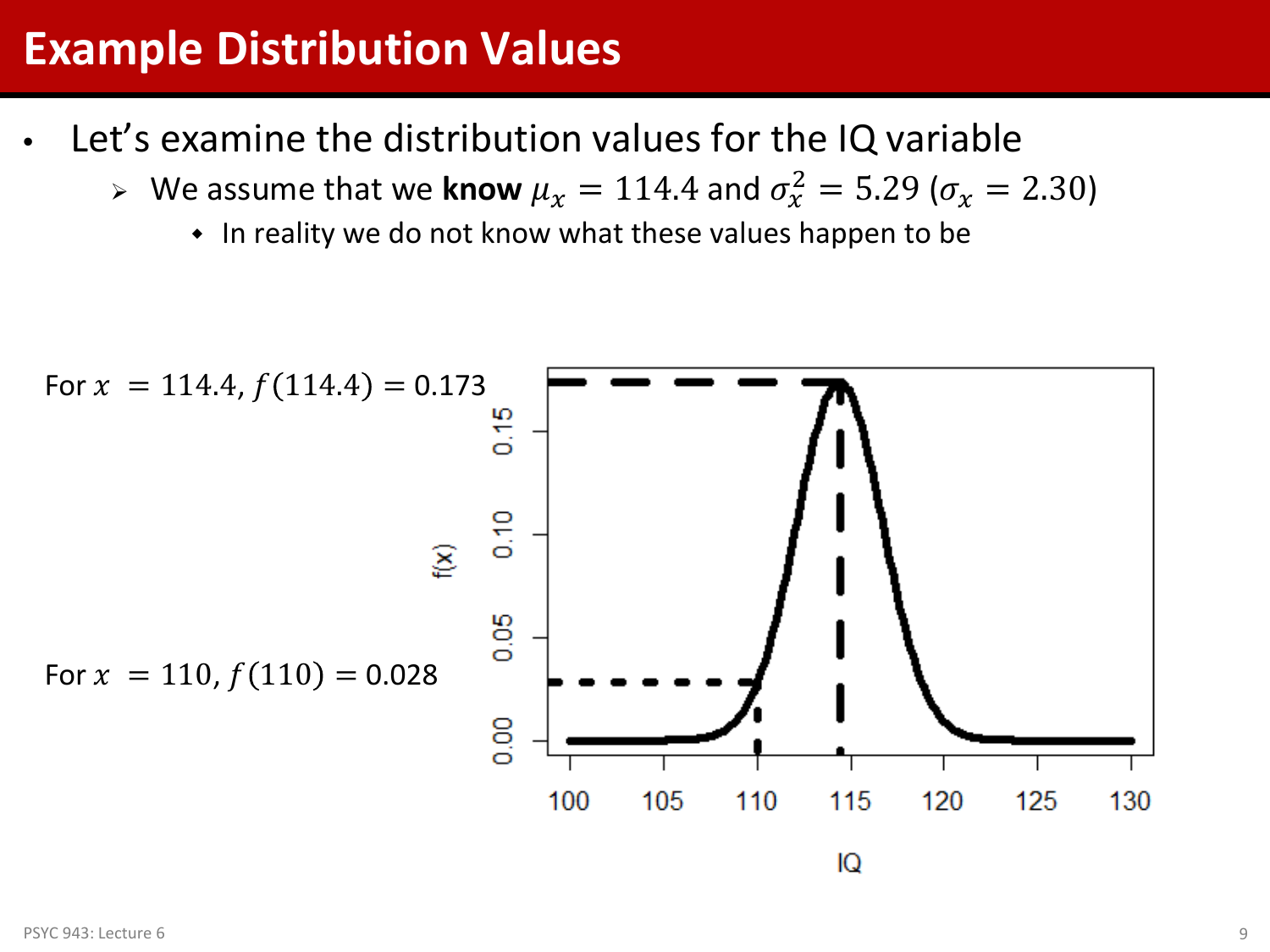# **Constructing a Likelihood Function**

- Maximum likelihood estimation begins by building a **likelihood function**
	- $\triangleright$  A likelihood function provides a value of a likelihood (think height of a curve) for a set of statistical parameters
- Likelihood functions start with probability density functions (PDFs)
	- Density functions are provided for each observation individually (marginal)
- The likelihood function for the entire sample is the function that gets used in the estimation process
	- $\triangleright$  The sample likelihood can be thought of as a joint distribution of all the observations, simultaneously
	- $\triangleright$  In univariate statistics, observations are considered independent, so the joint likelihood for the sample is constructed through a product
- To demonstrate, let's consider the likelihood function for one observation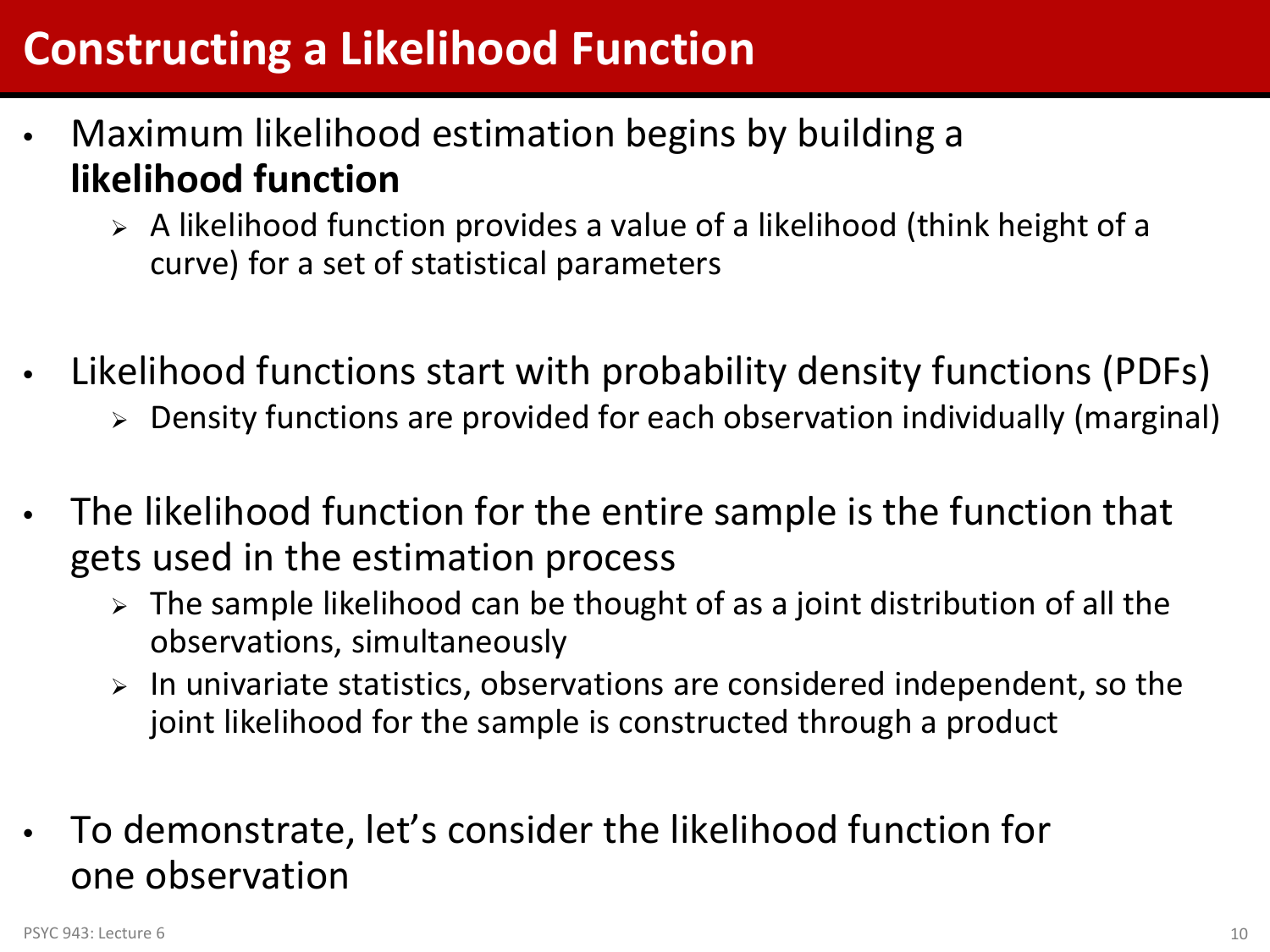### **A One-Observation Likelihood Function**

- Let's assume the following:
	- $\triangleright$  We have observed the first value of IQ ( $x = 112$ )
	- $\triangleright$  That IQ comes from a normal distribution
	- > That the variance of x is known to be 5.29 ( $\sigma_{x}^2 = 5.29$ )
		- This is to simplify the likelihood function so that we only don't know one value
		- More on this later…empirical under-identification
- For this one observation, the likelihood function takes its assumed distribution and uses its PDF:

$$
f(x, \mu_x, \sigma_x^2) = \frac{1}{\sqrt{2\pi\sigma_x^2}} \exp\left(-\frac{(x - \mu_x)^2}{2\sigma_x^2}\right)
$$

The PDF above now is expressed in terms of the three unknowns that go into it:  $x$ ,  $\mu_x$ ,  $\sigma_x^2$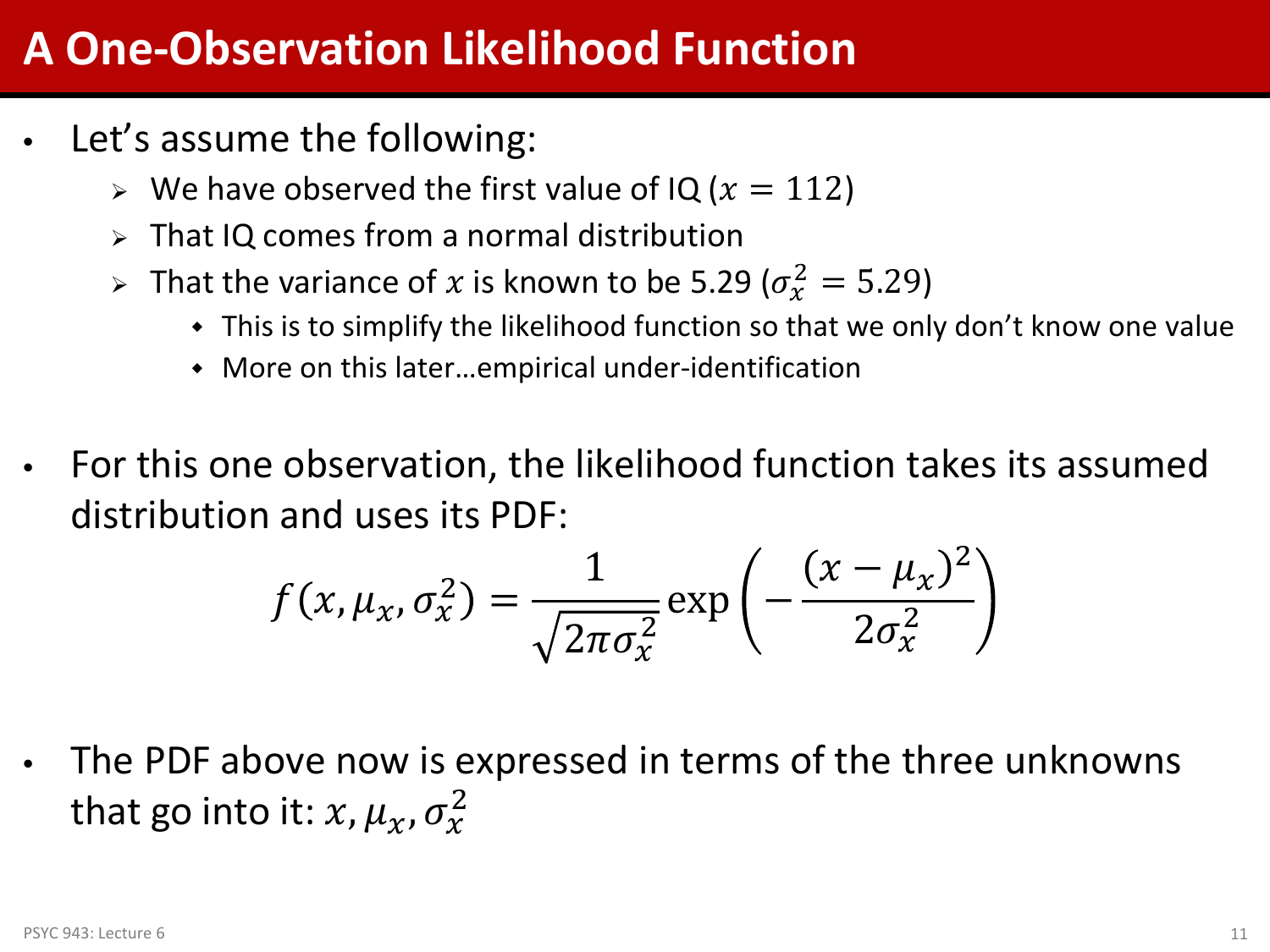### **A One-Observation Likelihood Function**

• Because we know two of these terms ( $x = 112$ ;  $\sigma_x^2 = 5.29$ ), we can create the likelihood function for the mean:

$$
L(\mu_x | x = 112, \sigma_x^2 = 5.29) = \frac{1}{\sqrt{2\pi * 5.29}} \exp\left(-\frac{(112 - \mu_x)^2}{2 * 5.29}\right)
$$

- For every value of  $\mu_X$  could be, the likelihood function now returns a number that is called **the likelihood**
	- $\triangleright$  The actual value of the likelihood is not relevant (yet)
- The value of  $\mu_X$  with the highest likelihood is called the **maximum likelihood estimate (MLE)**
	- $\triangleright$  For this one observation, what do you think the MLE would be?
	- $\triangleright$  This is asking: what is the most likely mean that produced these data?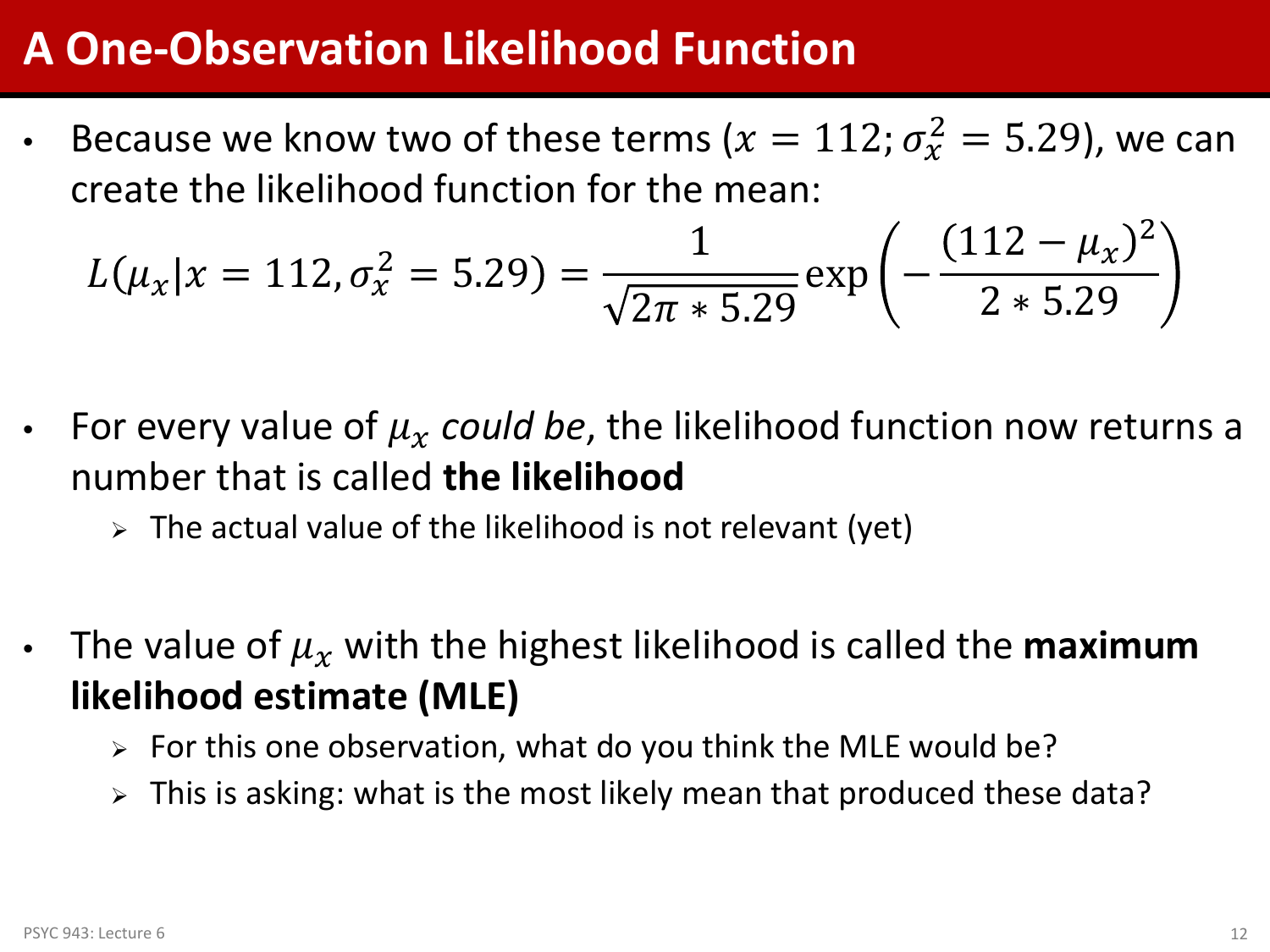#### **The MLE is…**

- The value of  $\mu_{\chi}$  that maximizes  $L(\mu_{\chi}|x,\sigma_{\chi}^2)$  is  $\hat{\mu}_{\chi}=112$ ̂
	- $\triangleright$  The value of the likelihood function at that point is  $L(112|x,\sigma_x^2) = .173$



Likelihood of  $\mu_{x}$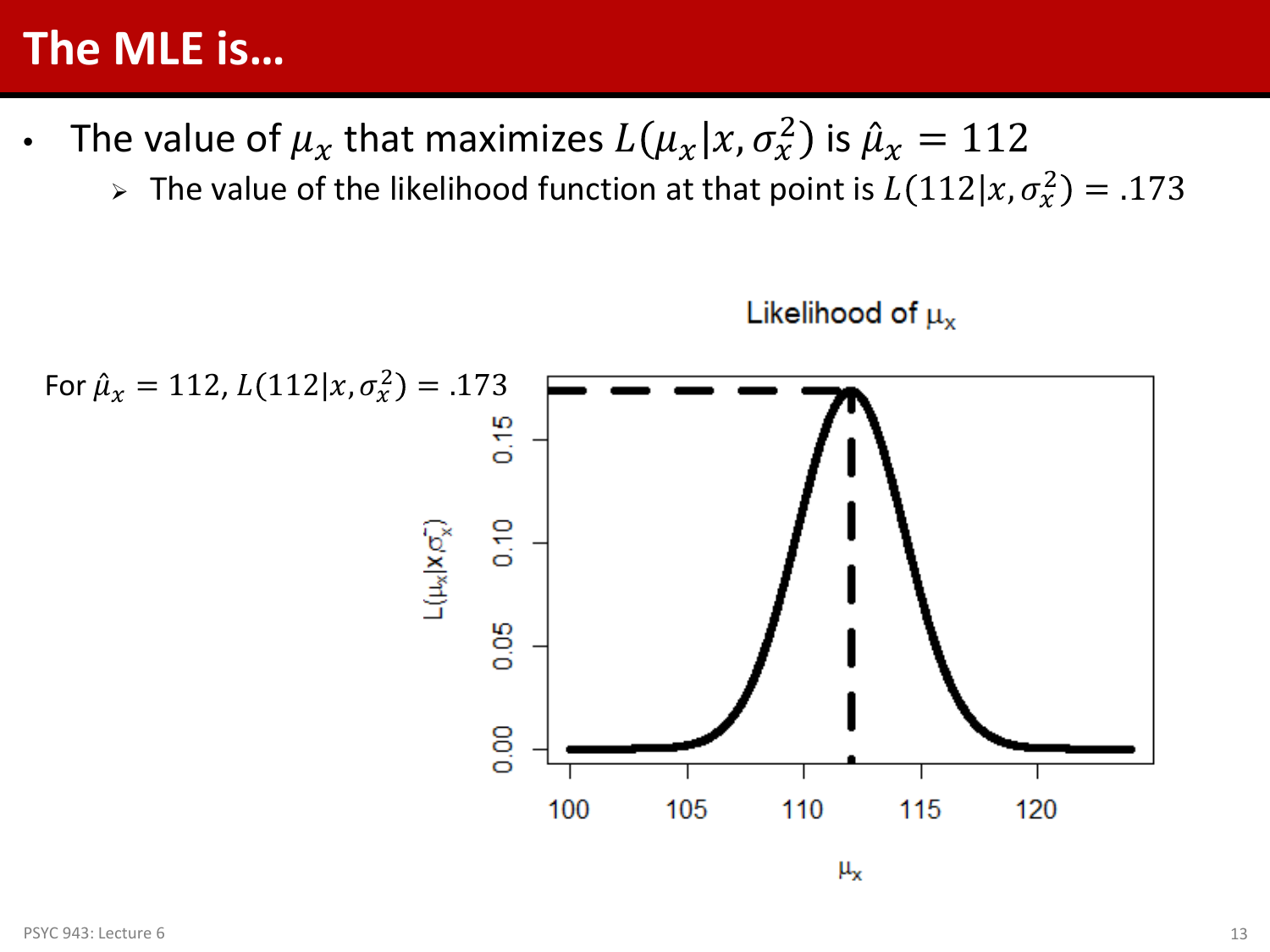### **From One Observation…To The Sample**

- The likelihood function shown previously was for one observation, but we will be working with a sample
	- $\triangleright$  Assuming the sample observations are independent and identically distributed, we can form the joint distribution of the sample
	- $\triangleright$  For normal distributions, this means the observations have the same mean and variance

Multiplication comes from independence assumption: Here,  $L(\mu_x, \sigma_x^2 | x_i)$  is the univariate normal PDF for  $x_i, \mu_x$ , and  $\sigma_x^2$ 

$$
L(\mu_x, \sigma_x^2 | x_1, ..., x_N) = L(\mu_x, \sigma_x^2 | x_1) \times L(\mu_x, \sigma_x^2 | x_2) \times \dots \times L(\mu_x, \sigma_x^2 | x_N)
$$
  
= 
$$
\prod_{p=1}^N f(x_p) = \prod_{p=1}^N \frac{1}{\sqrt{2\pi \sigma_x^2}} \exp\left(-\frac{(x_p - \mu_x)^2}{2\sigma_x^2}\right) =
$$
  

$$
(2\pi \sigma_x^2)^{-\frac{N}{2}} \exp\left(-\sum_{p=1}^N \frac{(x_p - \mu_x)^2}{2\sigma_x^2}\right)
$$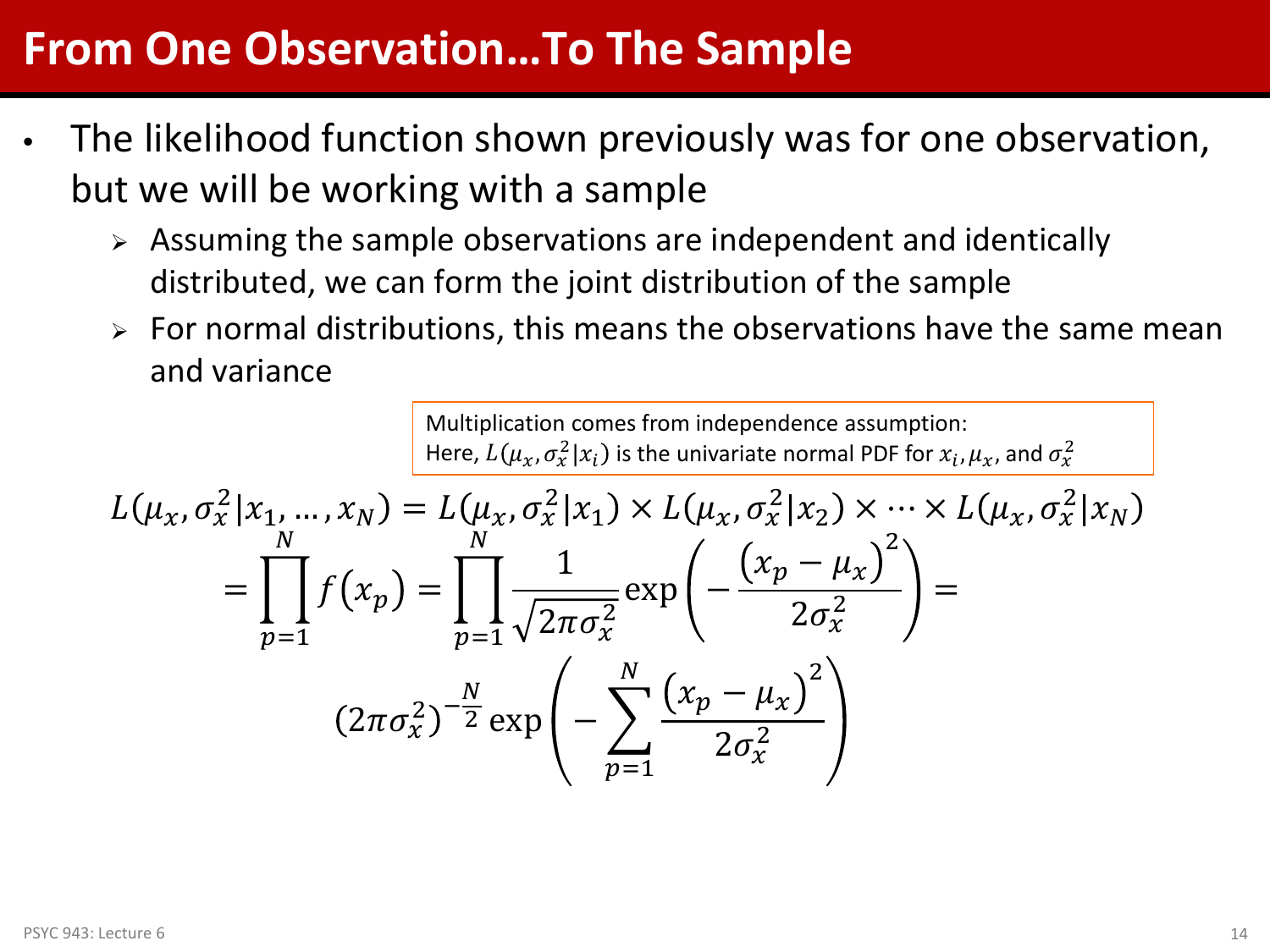# **The Sample Likelihood Function**

• From the previous slide:

$$
L(x_1, ..., x_N | \mu_X, \sigma_X^2) = L = (2\pi \sigma_X^2)^{-\frac{N}{2}} \exp\left(-\sum_{p=1}^N \frac{(x_p - \mu_X)^2}{2\sigma_X^2}\right)
$$

- For this function, there is one mean  $(\mu_x)$ , one variance  $(\sigma_x^2)$ , and all of the data  $(x_1, ..., x_N)$
- If we observe the data but **do not know** the mean and/or variance, then we call this the sample likelihood function
- Rather than provide the height of the curve of any value of  $x$ , it provides the *likelihood* for any possible values of  $\mu_x$  and  $\sigma_x^2$ 
	- $\triangleright$  Goal of Maximum Likelihood is to find values of  $\mu_\chi$  and  $\sigma_\chi^2$  that maximize *this function*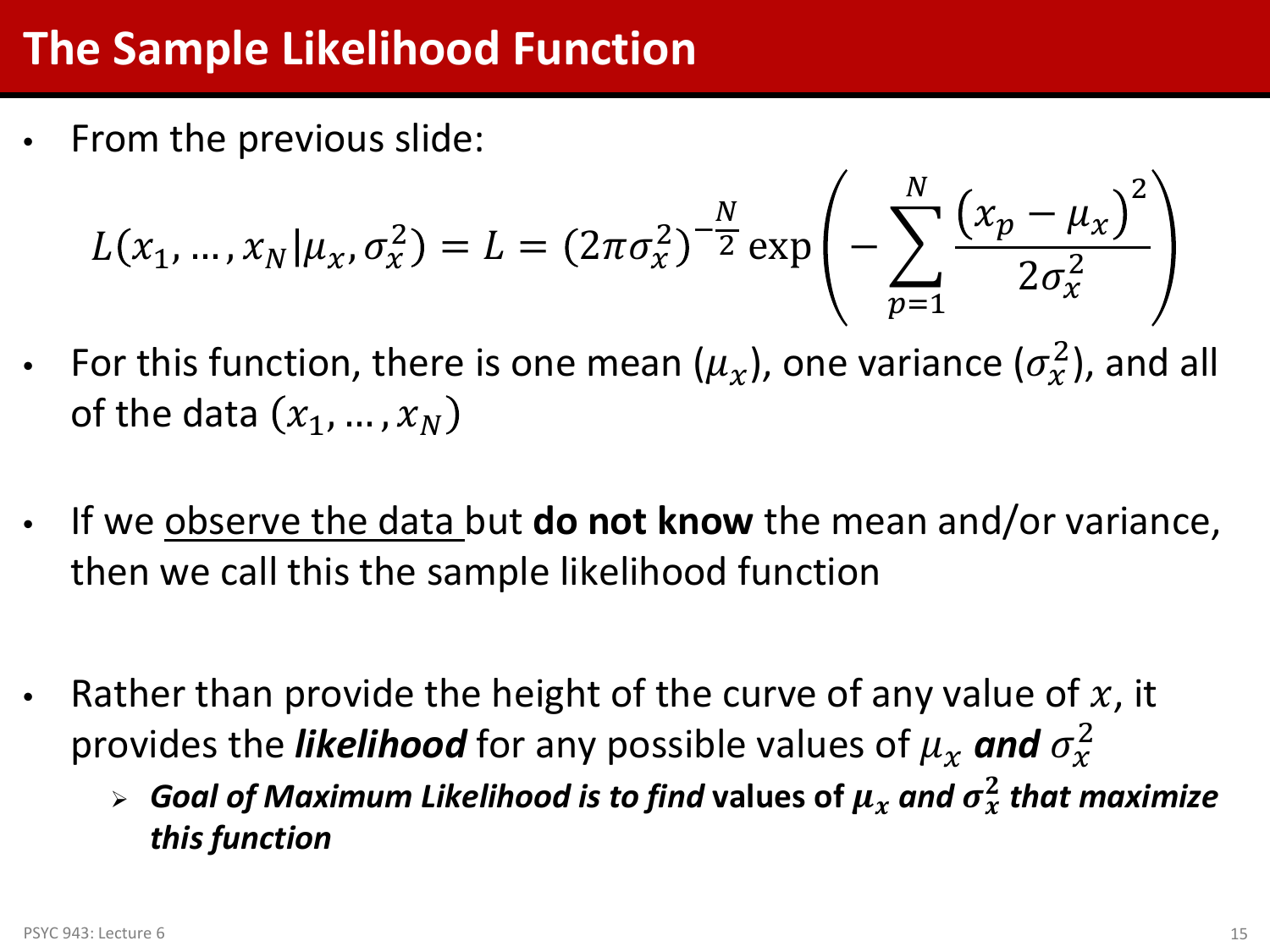# **Likelihood Function for All Five Observations**

- Imagine we know that  $\sigma_{\!x}^2 = 5.29$  but we do not know  $\mu_{\!x}$
- The likelihood function will give us the likelihood of a range of values of  $\mu_{\gamma}$ :
- The value of  $\mu_X$  where *L* is the maximum is the MLE for  $\mu_x$ :
- $\mu_x = 114.4$ ̂
- $L = 1.67e 06$
- Note: likelihood value abbreviated as L

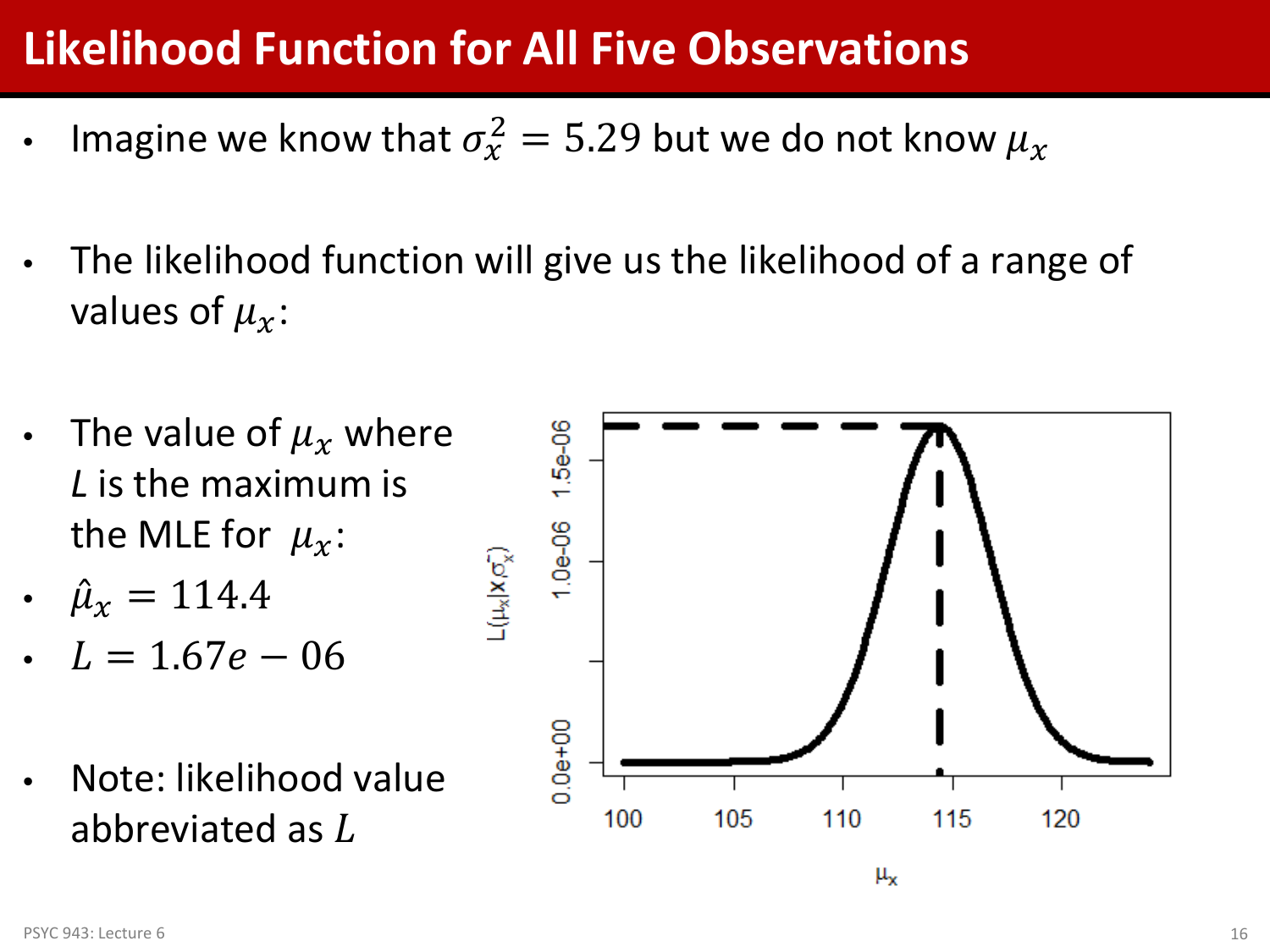# **The Log-Likelihood Function**

• The likelihood function is more commonly re-expressed as the loglikelihood:  $\log L = \ln(L)$ HW Hint:  $log L$  can be found by taking the

$$
\triangleright \text{ The natural log of } L\nlog L = \log L(\mu_x, \sigma_x^2 | x_1, ..., x_N) = \log \left( L(\mu_x, \sigma_x^2 | x_1, ..., x_N) \right)
$$
\n
$$
= \log \left( L(\mu_x, \sigma_x^2 | x_1) \times L(\mu_x, \sigma_x^2 | x_2) \times \dots \times L(\mu_x, \sigma_x^2 | x_N) \right)
$$
\n
$$
= \sum_{p=1}^N \log L(\mu_x, \sigma_x^2 | x_p) = \log \left[ (2\pi \sigma_x^2)^{-\frac{N}{2}} \exp \left( -\sum_{p=1}^N \frac{(x_p - \mu_x)^2}{2\sigma_x^2} \right) \right] =
$$
\n
$$
- \frac{N}{2} \log(2\pi) - \frac{N}{2} \log(\sigma_x^2) - \sum_{p=1}^N \frac{(x_p - \mu_x)^2}{2\sigma_x^2}
$$

• The log-likelihood and the likelihood have a maximum at the same location of  $\mu_\chi$  and  $\sigma^2_\chi$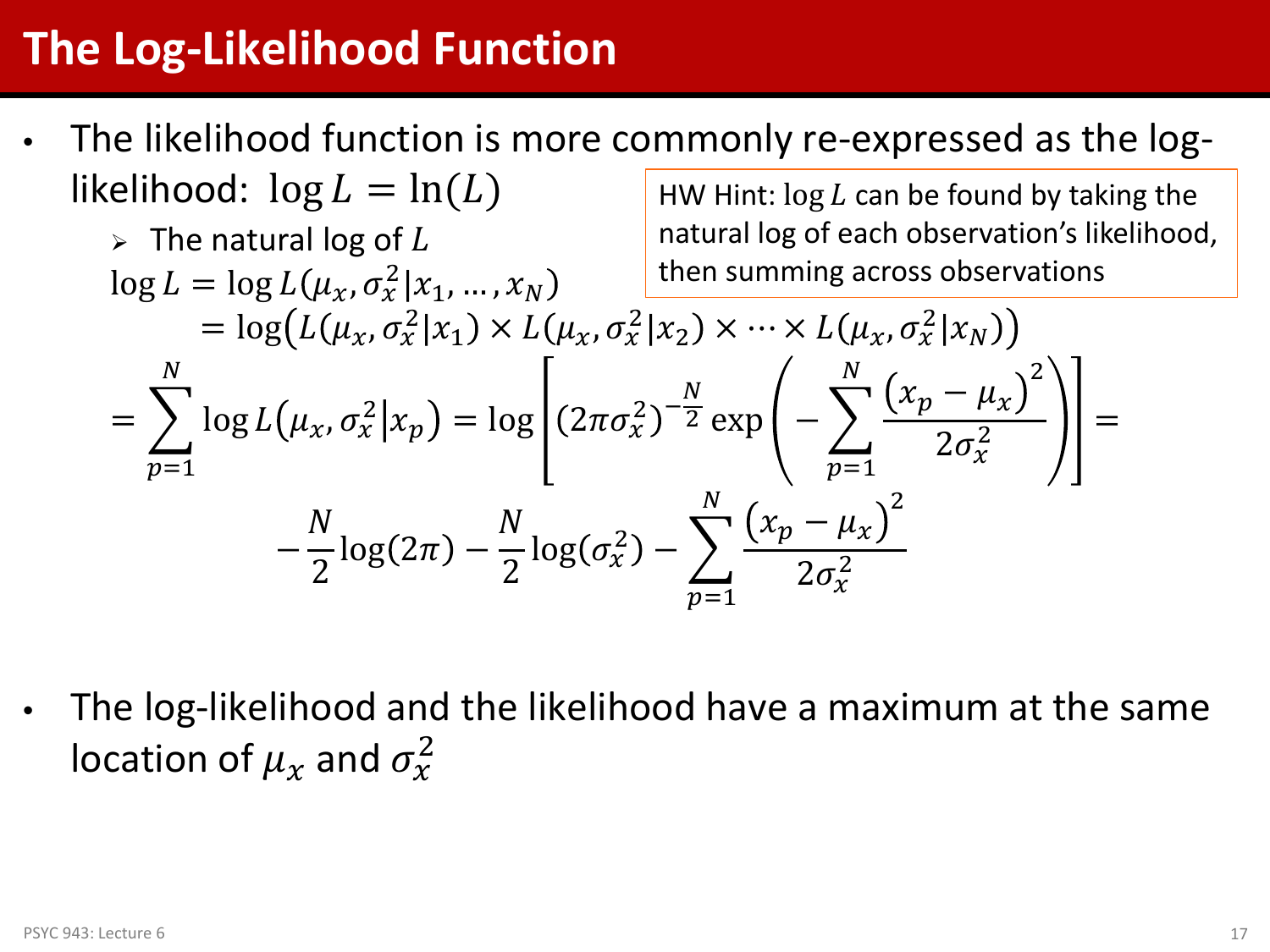# **Log-Likelihood Function In Use**

- Imagine we know that  $\sigma_{\!x}^2 = 5.29$  but we do not know  $\mu_{\!x}$
- The log-likelihood function will give us the likelihood of a range of possible values of  $\mu_{\gamma}$
- The value of  $\mu_x$  where  $\log L$  is the maximum 윾 is the MLE for  $\mu_{\gamma}$ : Šδ  $\frac{1}{9}$ ပို့ •  $\mu_x = 114.4$ ̂ တို့ 105 110  $\log L = \log 1.67e - 06 = -13.3^{100}$ 115 120

μ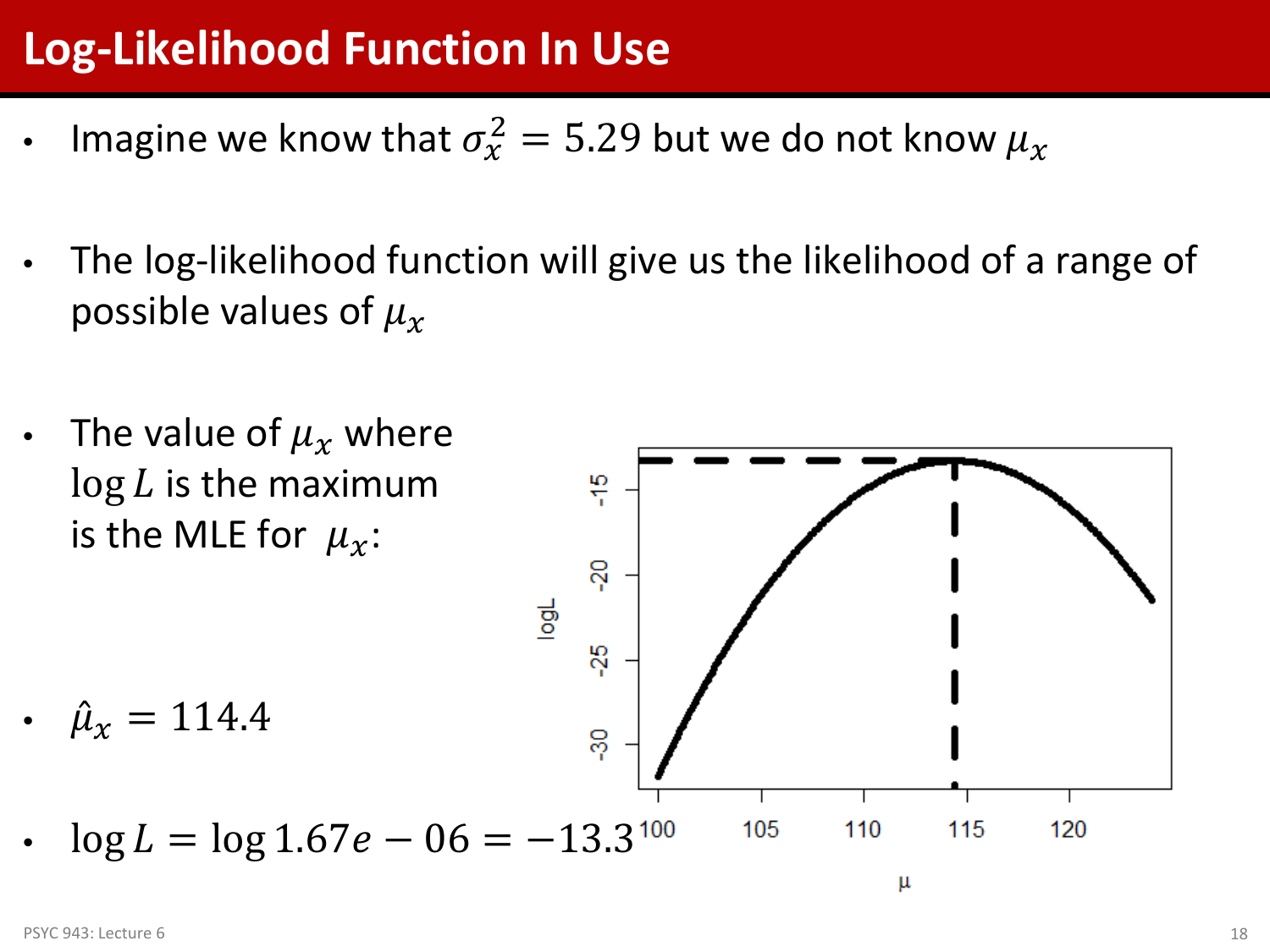### **But…What About the Variance?**

- Up to this point, we have assumed the sample variance was known  $\triangleright$  Not likely to happen in practice
- We can jointly estimate the mean and the variance using the same log likelihood (or likelihood) function
	- $\triangleright$  The variance is now a parameter in the model
	- $\triangleright$  The likelihood function now will be with respect to two dimensions
		- Each unknown parameter is a dimension

$$
\log L = \log L(\mu_x, \sigma_x^2 | x_1, ..., x_N)
$$
  
=  $-\frac{N}{2} \log(2\pi) - \frac{N}{2} \log(\sigma_x^2) - \sum_{p=1}^{N} \frac{(x_p - \mu_x)^2}{2\sigma_x^2}$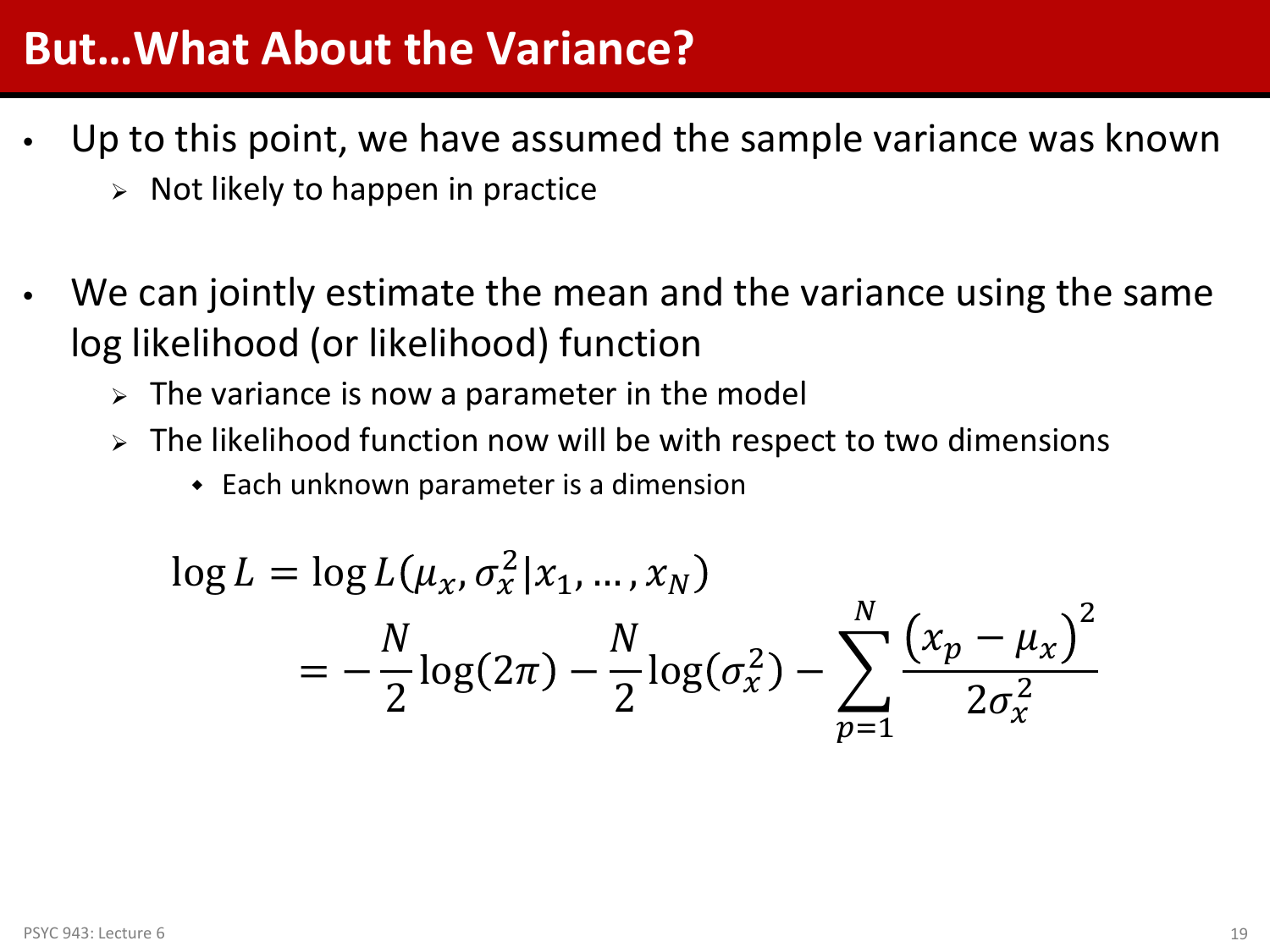# **The Log Likelihood Function for Two Parameters**

• The point where log *L* is the maximum is the MLE for  $\mu_\chi$  and  $\sigma^2_\chi$ 

**Log Likelihood Function** 

- $\log L = -10.7$
- $\mu = 114.4$ ̂
- $\sigma_x^2 = 4.24$
- Wait... $\sigma_{x}^{2} = 4.24$ ?  $\triangleright$  It was 5.29 on slide 3  $\triangleright$  Why? Think  $\frac{1}{N}...$



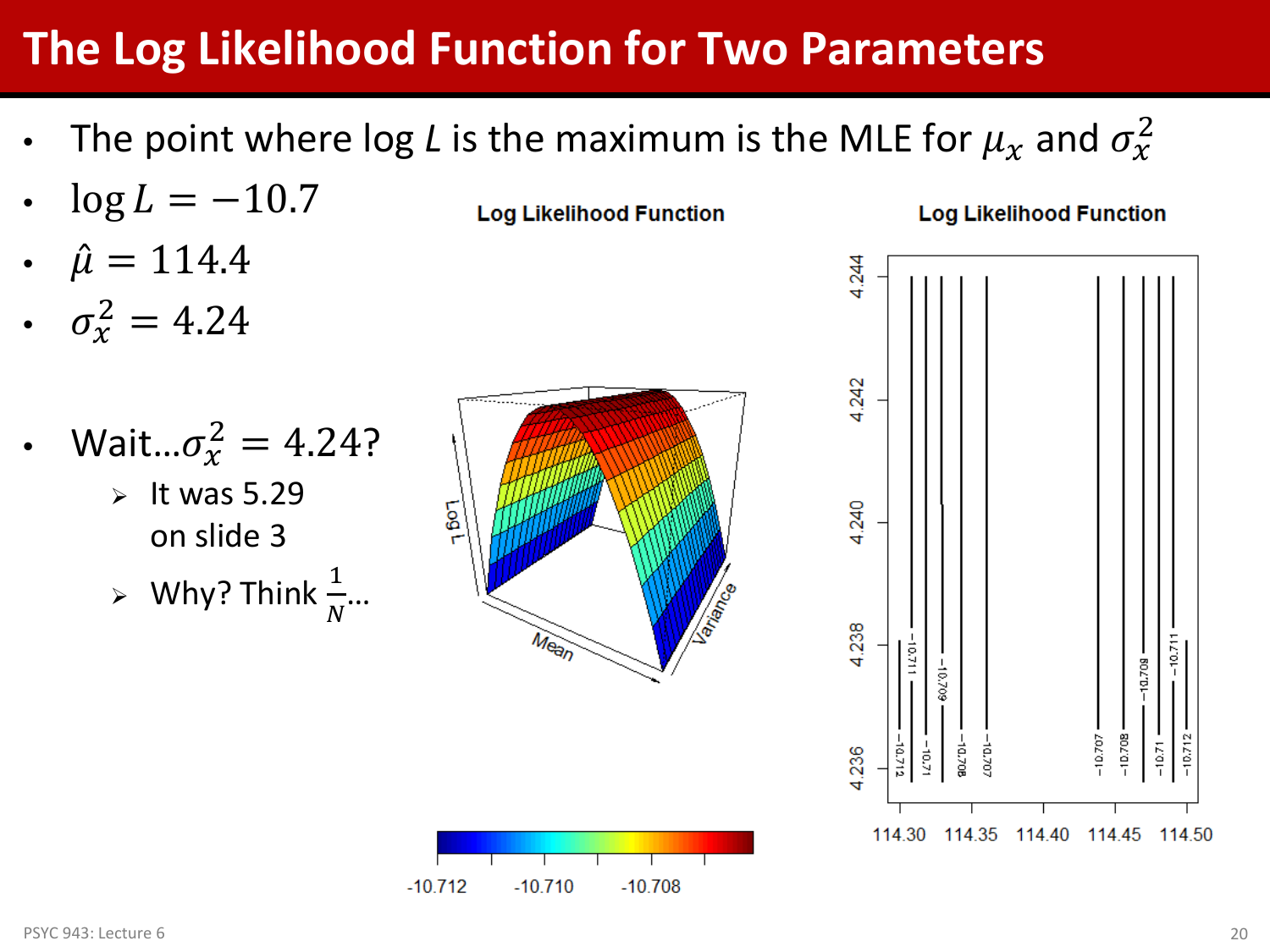# **Maximizing the Log Likelihood Function**

- The process of finding the values of  $\mu_X$  and  $\sigma_X^2$  that maximize the likelihood function is complicated
	- What was shown was a grid search: trial-and-error process
- For relatively simple functions, we can use calculus to find the maximum of a function mathematically
	- $\triangleright$  Problem: not all functions can give closed-form solutions (i.e., one solvable equation) for location of the maximum
	- $\triangleright$  Solution: use efficient methods of searching for parameter (i.e., Newton-Raphson)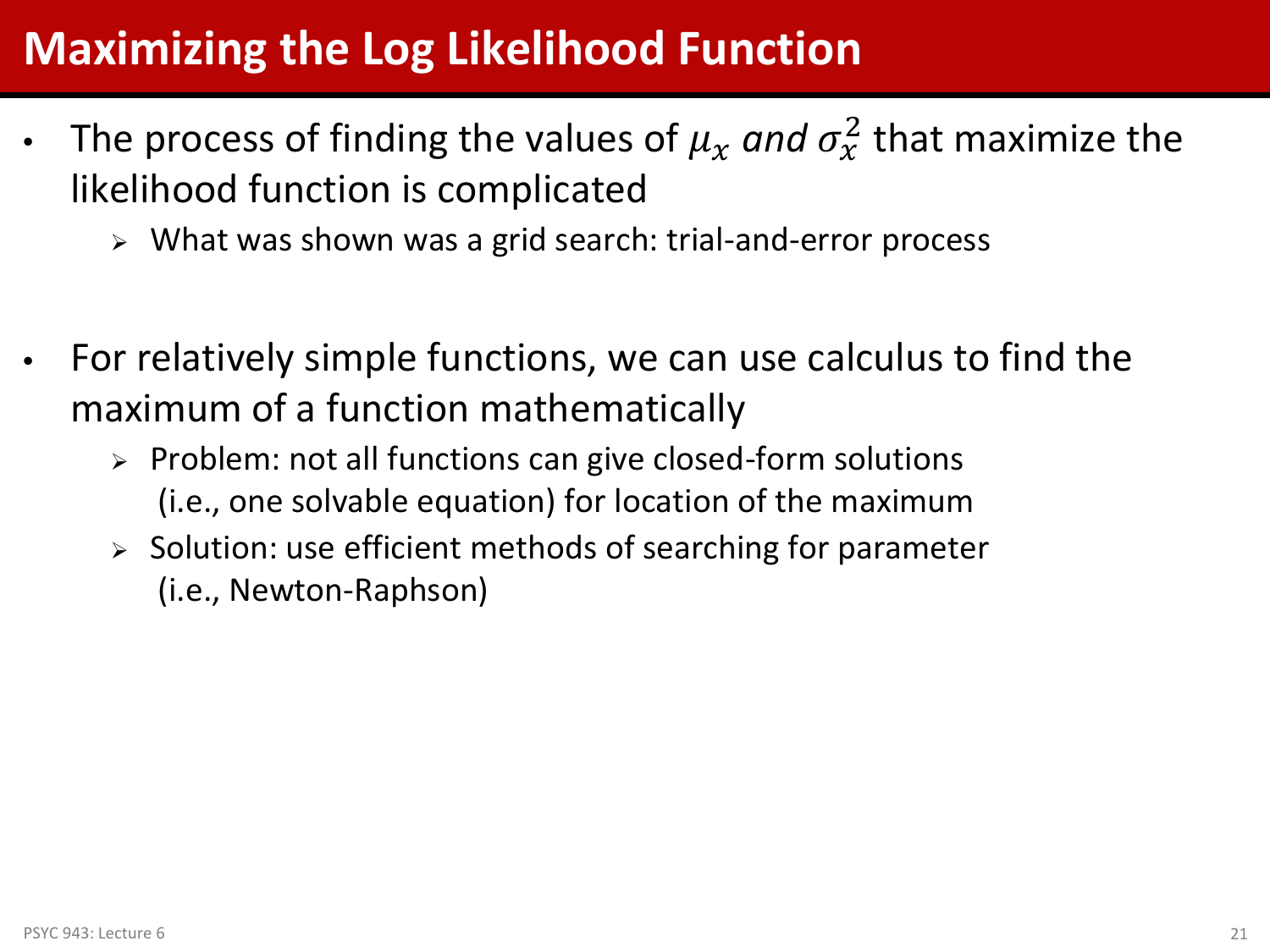# **Using Calculus: The First Derivative**

- The calculus method to find the maximum of a function makes use of the first derivative
	- $\triangleright$  Slope of line that is tangent to a point on the curve
- When the first derivative is zero (slope is flat), the maximum of the function is found
	- $\triangleright$  Could also be at a minimum – but our functions will be inverted Us (convex)

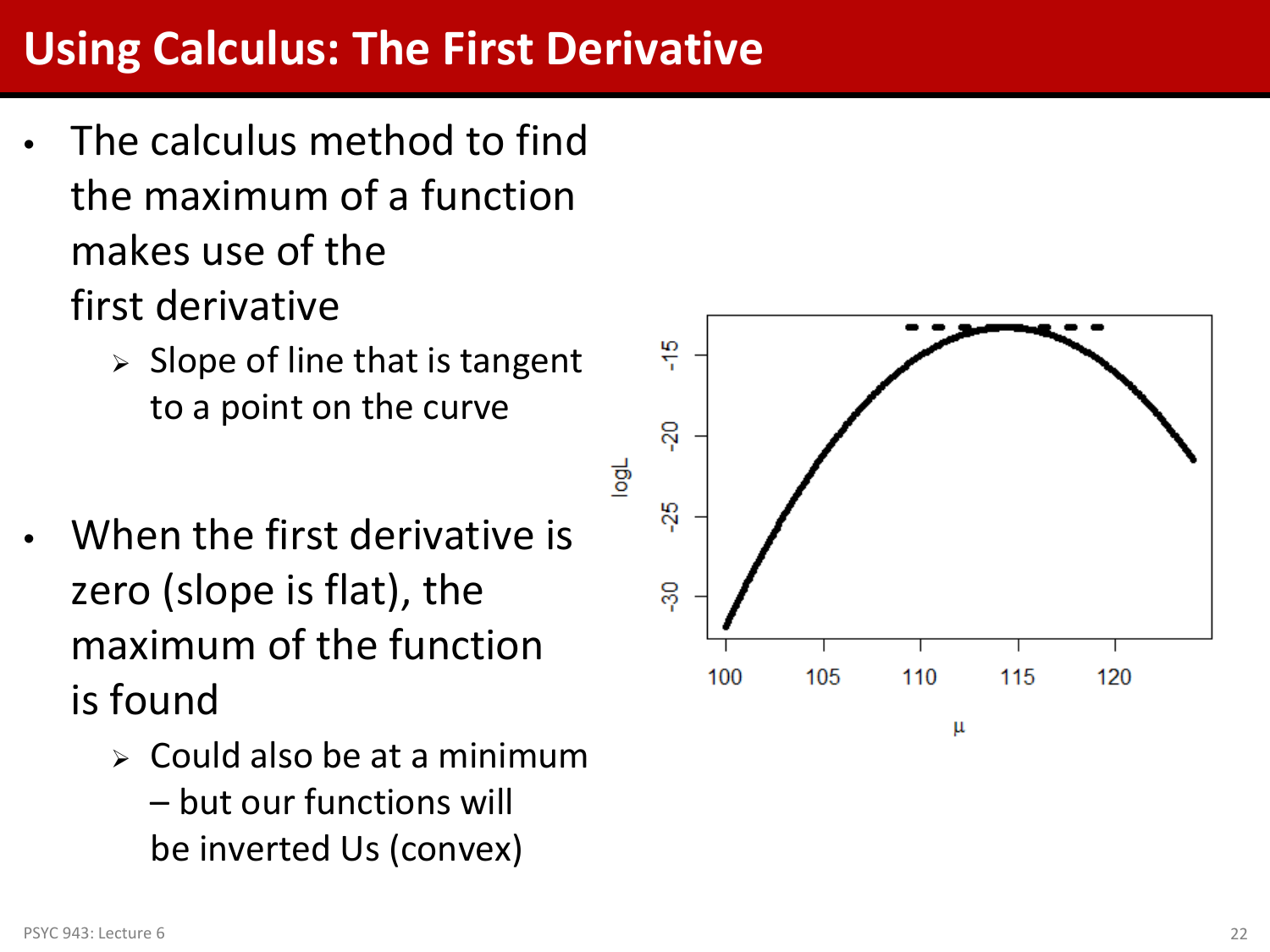#### **First Derivative = Tangent Line**

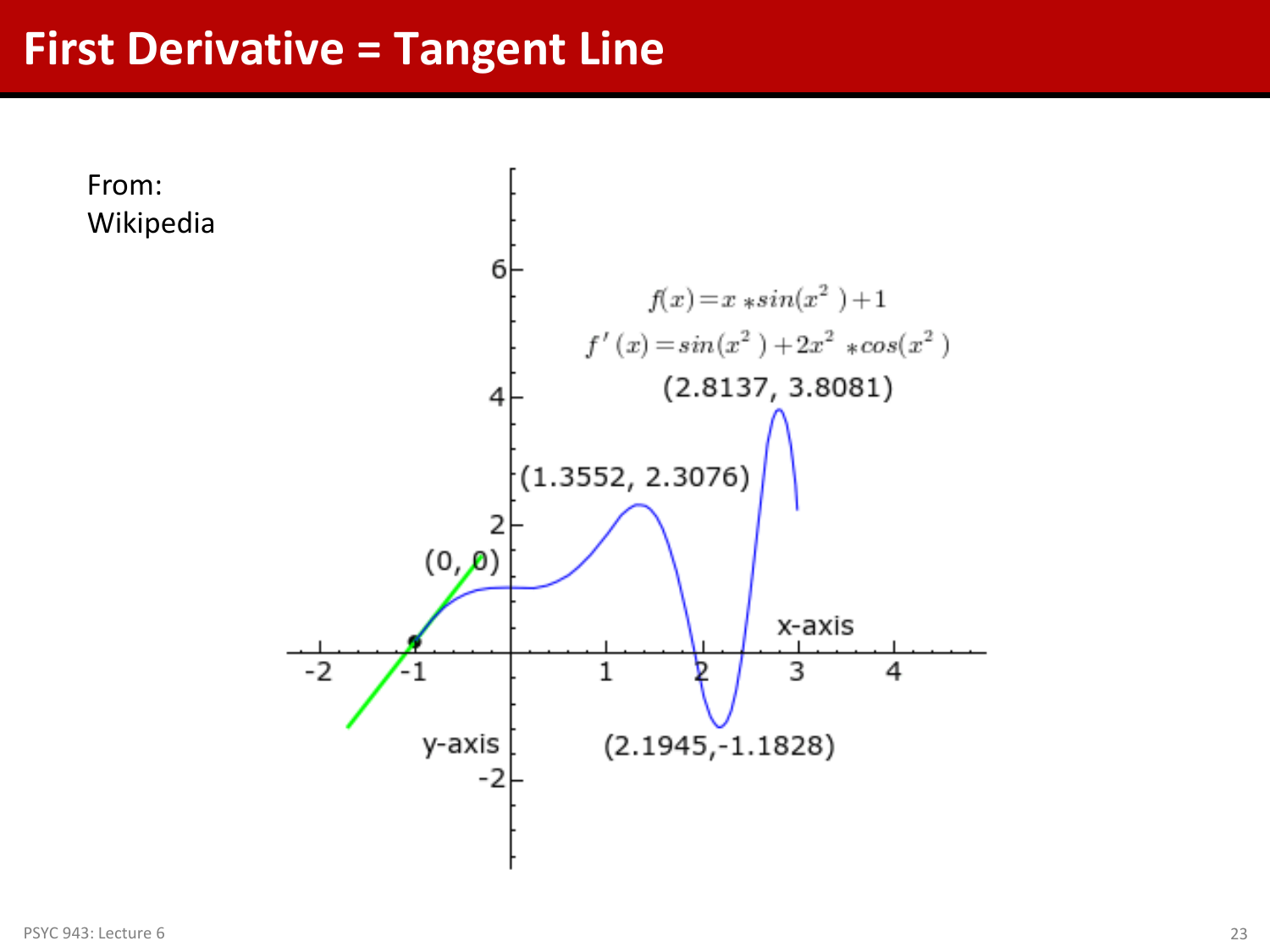### **The First Derivative for the Sample Mean**

• Using calculus, we can find the first derivative for the mean from our normal distribution example (the slope of the tangent line for any value of  $\mu_{\gamma}$ ):

$$
\frac{\partial \log L}{\partial \mu_x} = \frac{1}{\sigma_x^2} \left( -N\mu_x + \sum_{p=1}^N x_p \right)
$$

• To find where the maximum is, we set this equal to zero and solve for  $\mu_{\chi}$  (giving us an ML estimate  $\hat{\mu}_{\chi}$ ): ̂

$$
\frac{1}{\sigma_x^2} \left( -N\mu_x + \sum_{p=1}^N x_p \right) = 0 \to \hat{\mu}_x = \frac{1}{N} \sum_{p=1}^N x_p
$$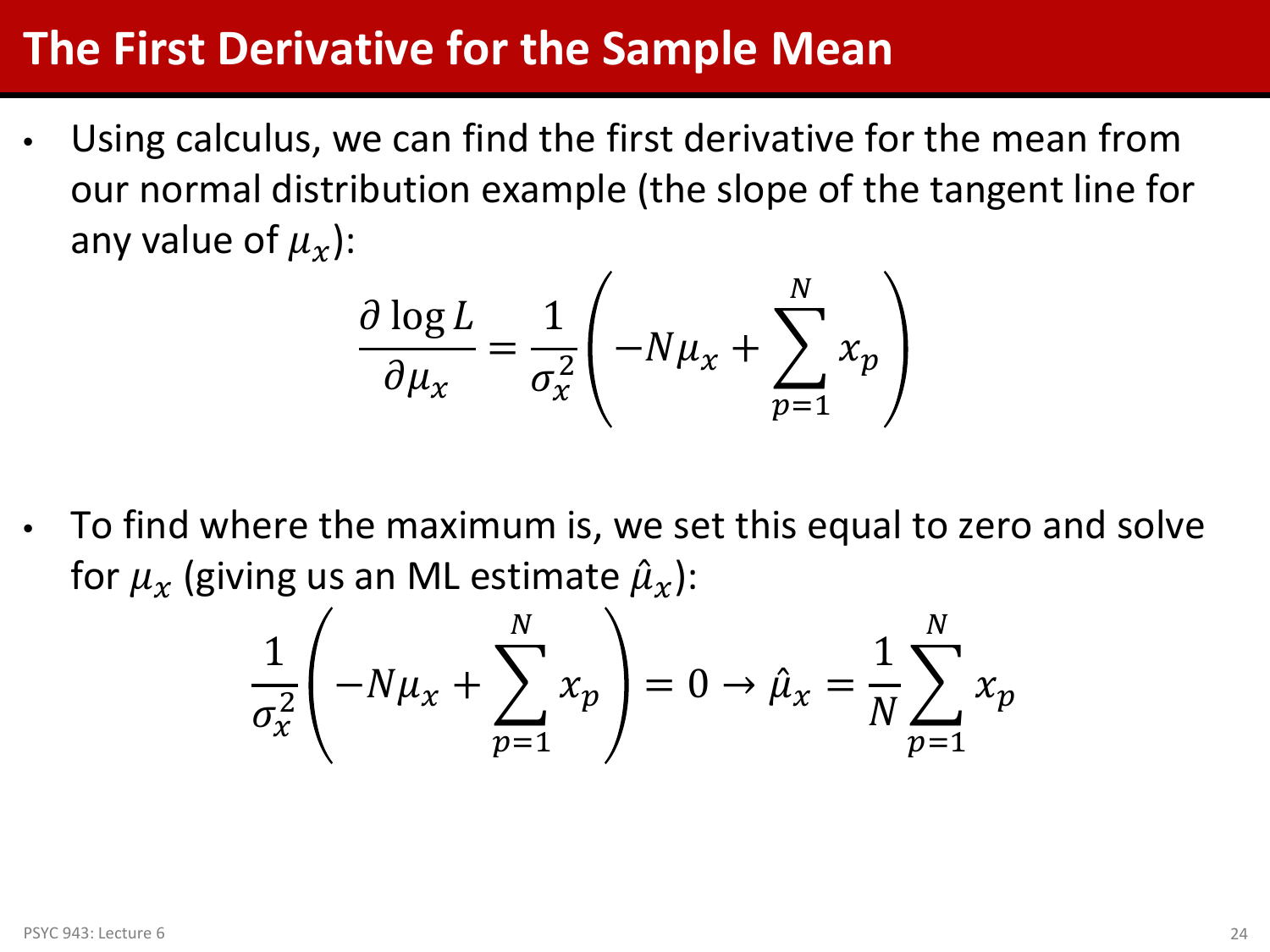### **The First Derivative for the Sample Variance**

Using calculus, we can find the first derivative for the variance (slope of the tangent line for any value of  $\sigma_x^2$ ):

$$
\frac{\partial \log L}{\partial \sigma_x^2} = -\frac{N}{2\sigma_x^2} + \sum_{p=1}^N \frac{(x_p - \mu_x)^2}{2\sigma_x^4}
$$

• To find where the maximum is, we set this equal to zero and solve for  $\sigma_x^2$  (giving us an ML estimate  $\hat{\sigma}_x^2$ ):

$$
-\frac{N}{2\sigma_x^2} + \sum_{p=1}^{N} \frac{(x_p - \mu_x)^2}{2\sigma_x^4} = 0 \to \hat{\sigma}_x^2 = \frac{1}{N} \sum_{p=1}^{N} (x_p - \mu_x)^2
$$

 $\triangleright$  Where the  $\frac{1}{N}$  version of the variance/standard deviation comes from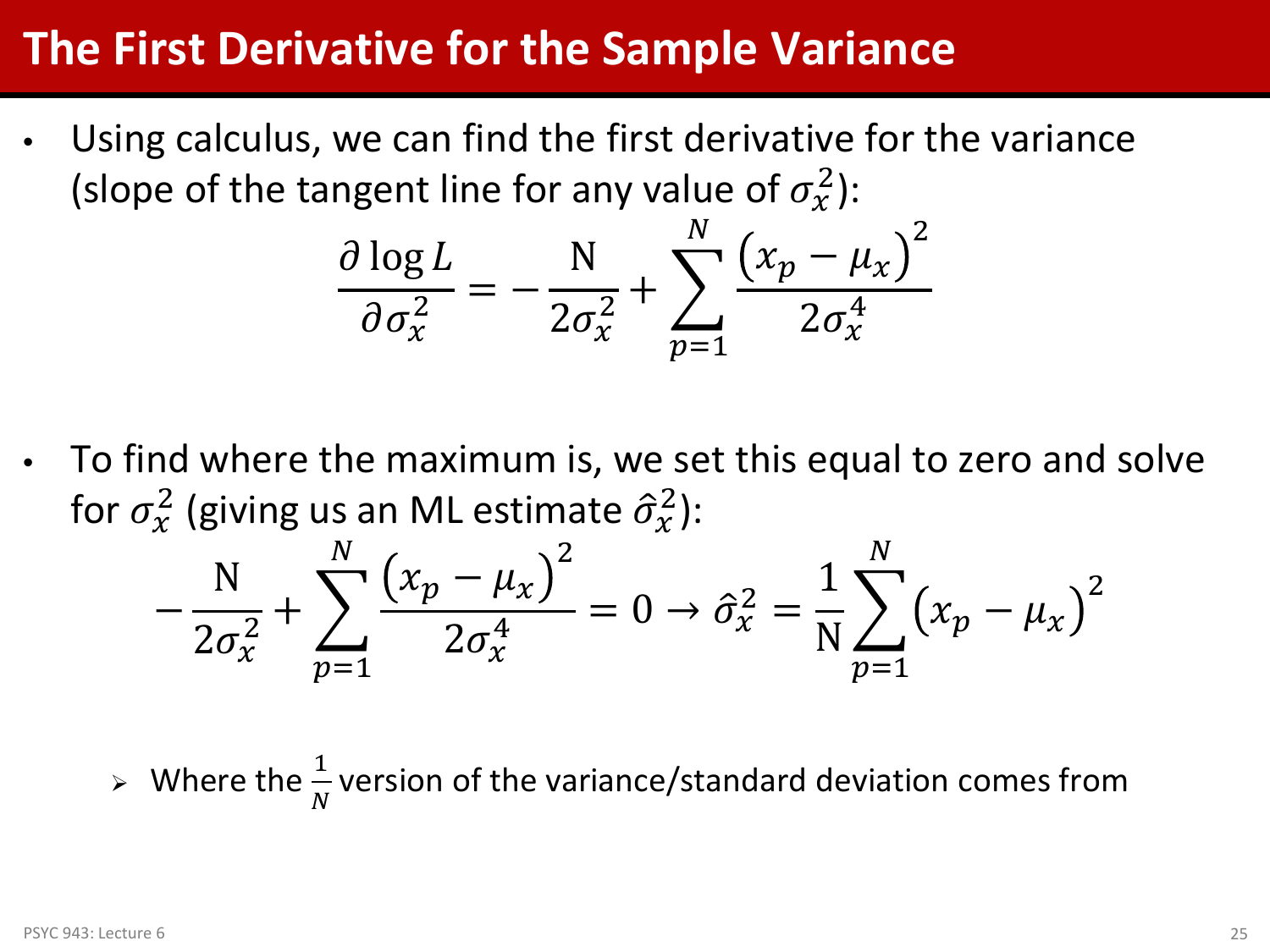### **Standard Errors: Using the Second Derivative**

- Although the estimated values of the sample mean and variance are needed, we also need the standard errors
- For MLEs, the standard errors come from the **information matrix**, which is found from the square root of -1 times the inverse matrix of second derivatives (only one value for one parameter)

 $\triangleright$  Second derivative gives curvature of log-likelihood function

• Variance of the sample mean:

$$
\frac{\partial^2 \log L}{\partial \mu_x^2} = \frac{-N}{\sigma_x^2} \to Var(\hat{\mu}_x) = \frac{\sigma_x^2}{N}
$$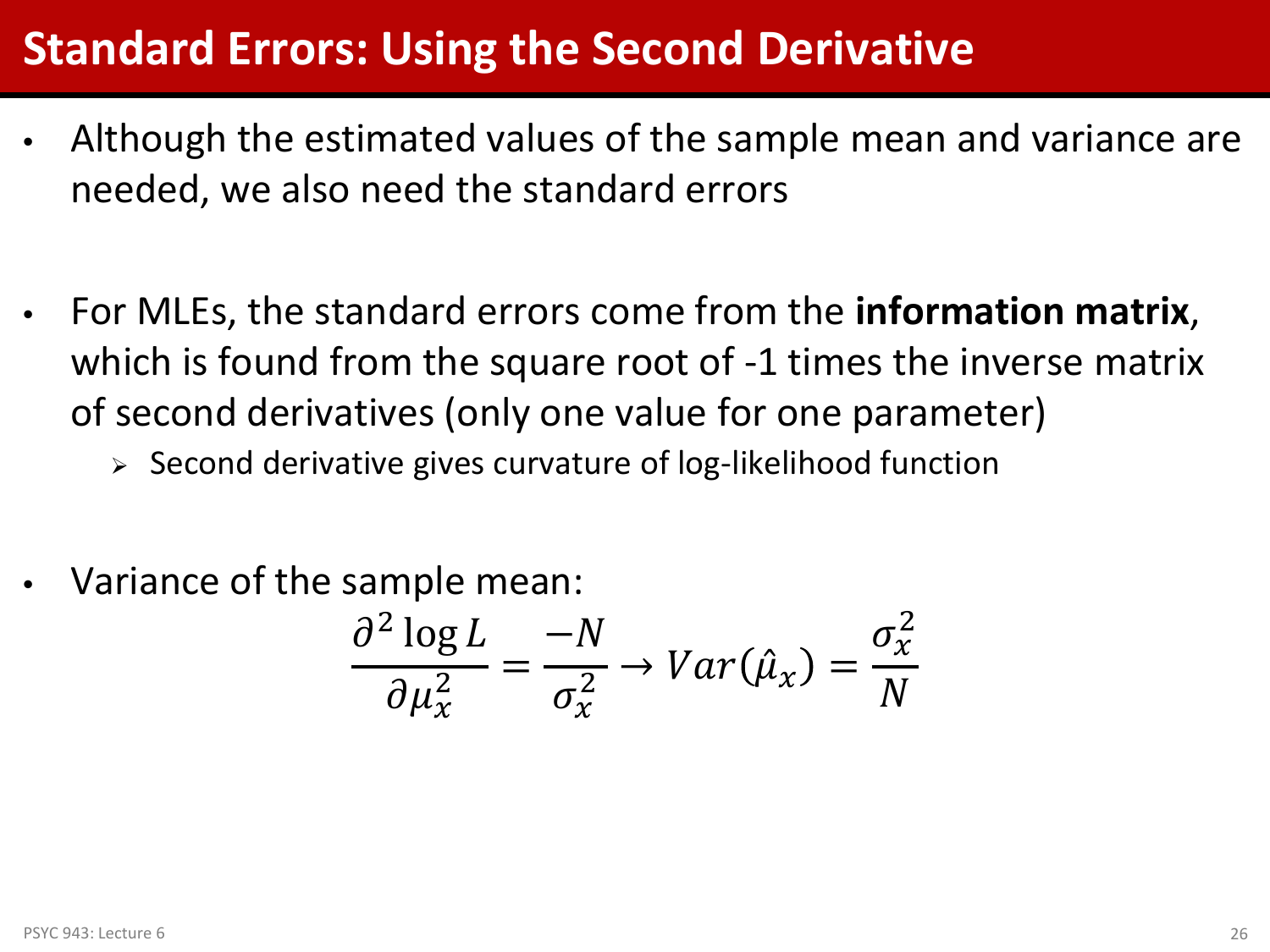# **ML ESTIMATION OF GLMS: SAS PROC MIXED**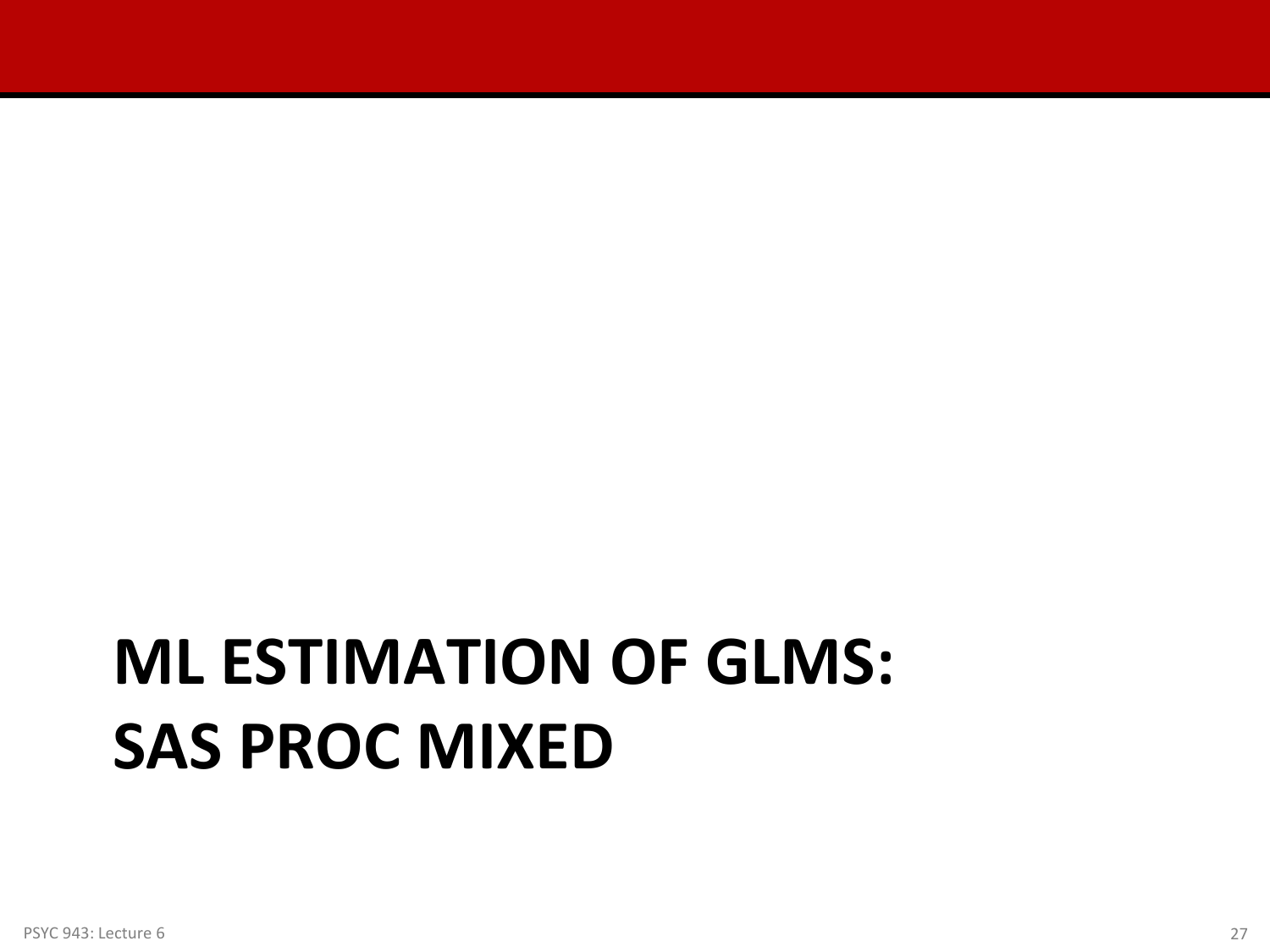#### **Maximum Likelihood Estimation for GLMs in SAS: PROC MIXED**

- Maximum likelihood estimation of GLMs can be performed in SAS using PROC MIXED
- PROC MIXED will grow in value to you as time goes on: most multivariate analyses assuming conditional normality can be run with PROC MIXED:
	- Multilevel models
	- $\triangleright$  Repeated measures
	- $\triangleright$  Some factor analysis models
- The **MIXED** part of PROC MIXED refers to the type of model it can estimate: **General Linear Mixed Models**
	- Mixed models *extend* the GLM to be able to model dependency between observations (either within a person or within a group, or both)
	- $\triangleright$  We will hear about this at the end of the semester...and it is the focus of PSYC 944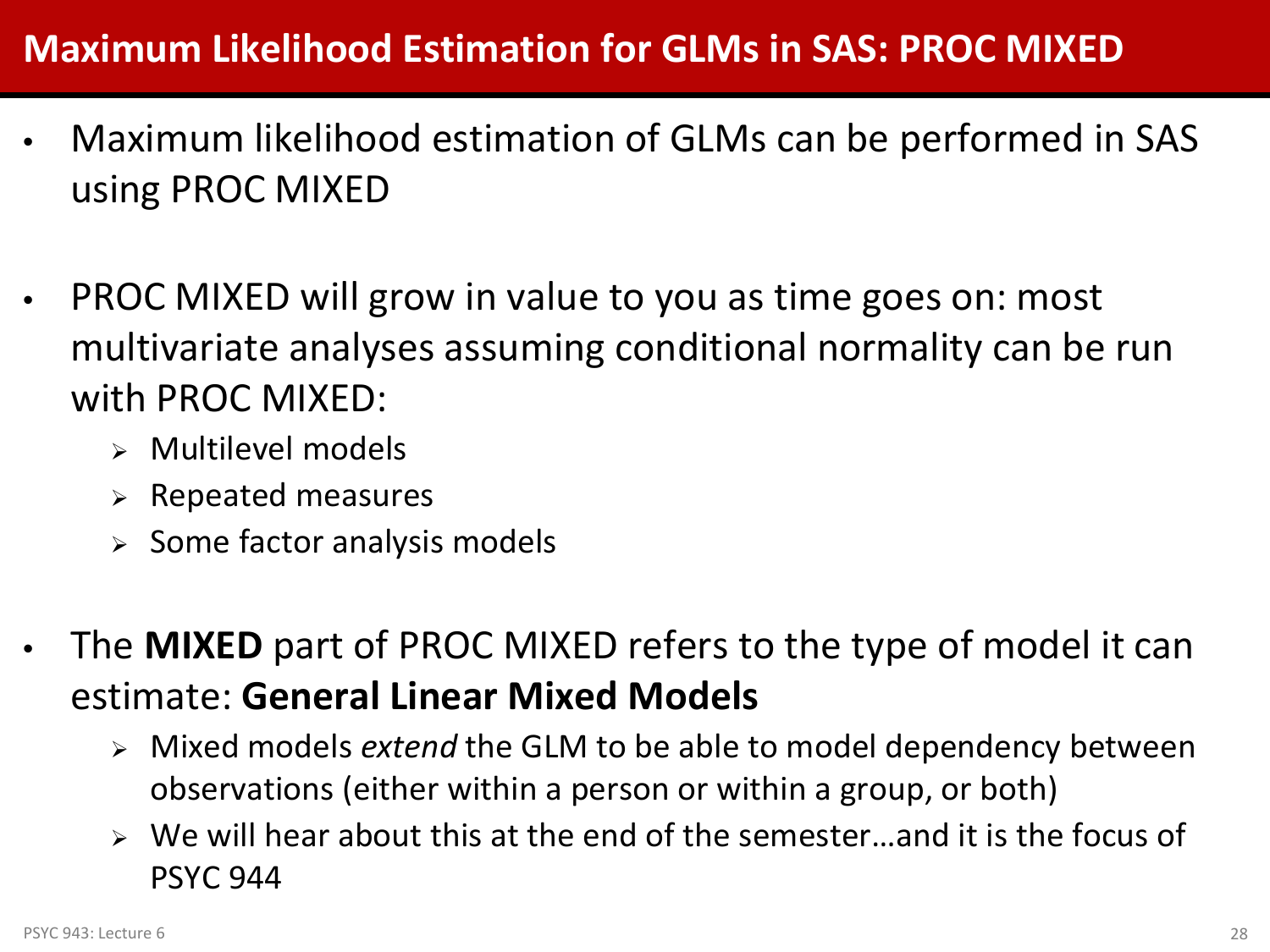# **Likelihood Functions in PROC MIXED**

- PROC MIXED uses a common (but very general) log-likelihood function based on the GLM: the conditional distribution of Y given **X**  $f(Y_p|X_p, Z_p) \sim N(\beta_0 + \beta_1 X_p + \beta_2 Z_p + \beta_3 X_p Z_p, \sigma_e^2)$ 
	- $\triangleright$  Y is normally distributed conditional on the values of the predictors
- The log likelihood for Y is then  $\log L = \log L(\sigma_x^2 | x_1, ..., x_N)$  $=-\frac{N}{2}\log(2\pi)-\frac{N}{2}\log(\sigma_e^2)$  $(\frac{2}{e}) - \sum_{p} \frac{(Y_p - Y_p)}{2\sigma^2}$  $\underline{p}$ 2  $2\sigma_e^2$ <u>N</u>  $p=1$
- Furthermore, there is a **closed form** (a set of equations) for the fixed effects (and thus  $\hat{Y}_p$ ) for any possible value of  $\sigma_e^2$ 
	- > So...PROC MIXED seeks to find  $\sigma_e^2$  at the maximum of the log likelihood function – and after that finds everything else from equations

 $\triangleright$  Begins with a naïve guess...then uses Newton-Raphson to find maximum PSYC 943: Lecture 6 29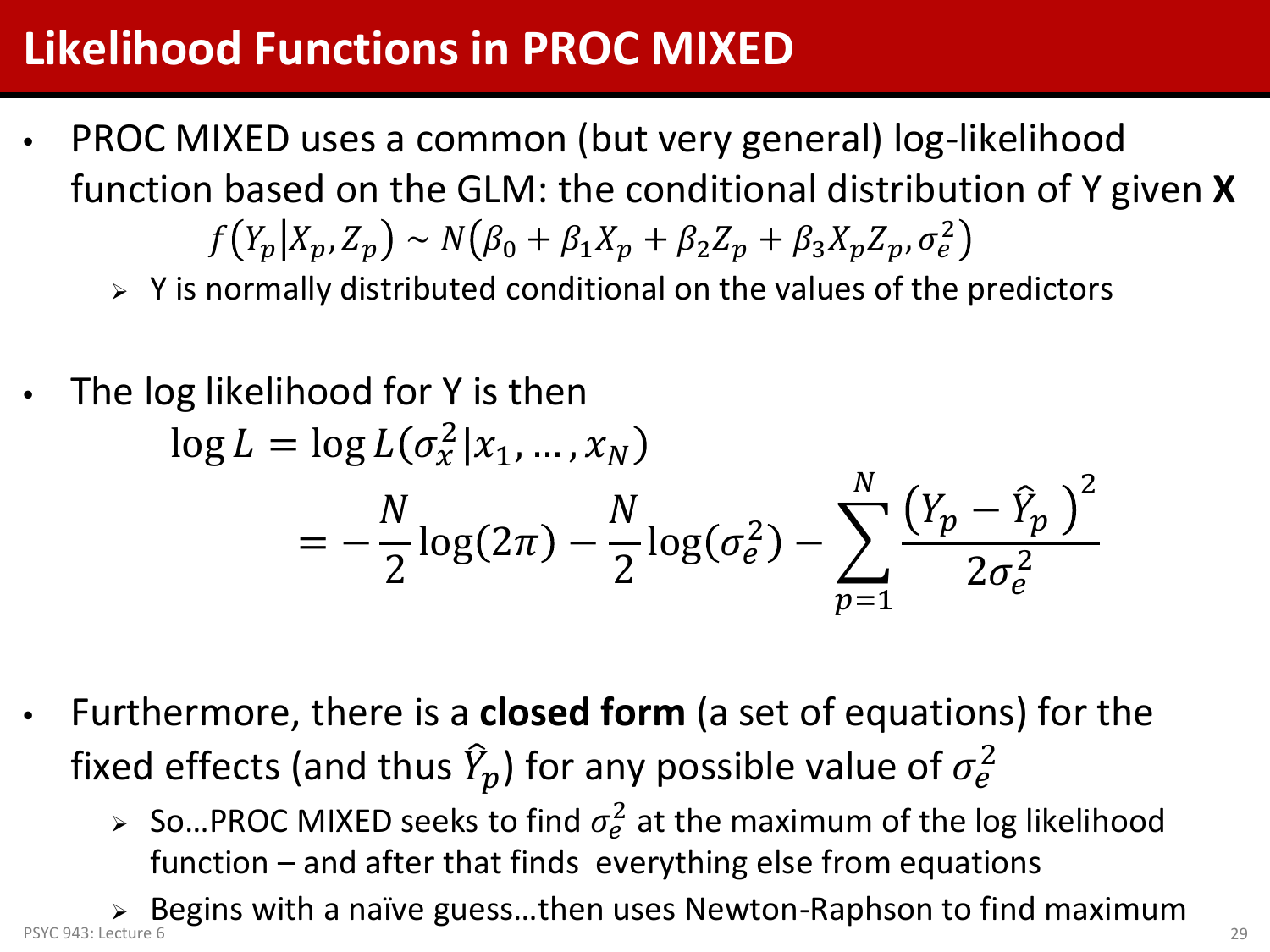# $\sigma_e^2$  Estimation via Newton Raphson

- We could calculate the likelihood over wide range of  $\sigma_e^2$  for each person and plot those log likelihood values to see where the peak is…
	- $\triangleright$  But we have lives to lead, so we can solve it mathematically instead by finding where the slope of the likelihood function (the 1<sup>st</sup> derivative,  $d'$ ) = 0 (its peak)
- Step 1: Start with a guess of  $\sigma_e^2$ , **calculate 1<sup>st</sup> derivative d'** of the log likelihood with respect to  $\sigma_e^2$  at that point
	- $\ge$  Are we there (d' = 0) yet? Positive d' = too low, negative d' = too high

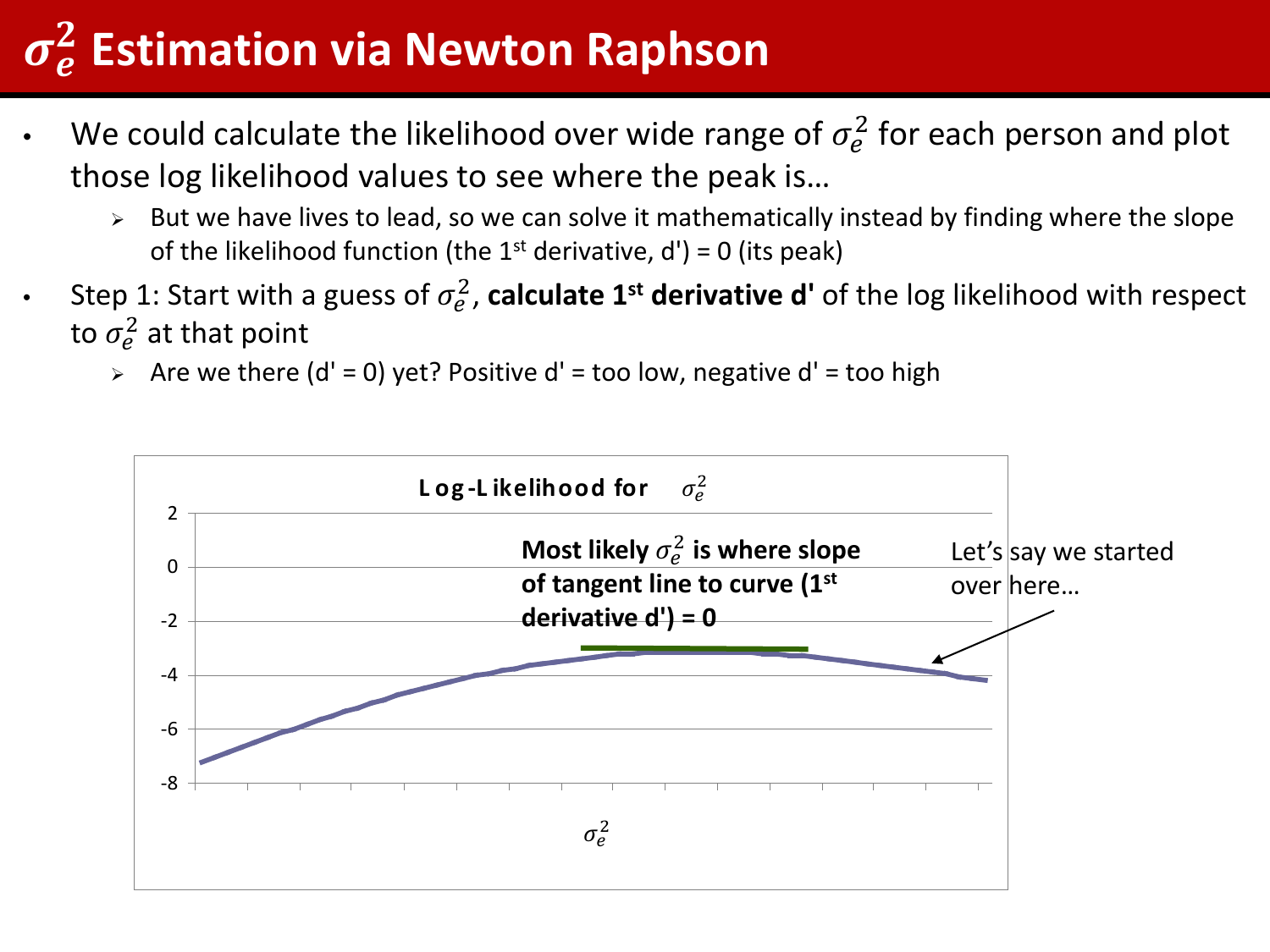# $\sigma_e^2$  Estimation via Newton Raphson

- Step 2: **Calculate the 2nd derivative** (slope of slope, d'') at that point
	- Tells us **how far off we are**, and is used to figure out how much to adjust by
	- $\ge$  d" will always be negative as approach top, but d' can be positive or negative
- Calculate new guess of  $\sigma_e^2$  :  $\sigma_e^2$  <sub>new</sub> =  $\sigma_e^2$  <sub>old</sub> (d'/d'')
	- $\triangleright$  If (d'/d'') < 0  $\rightarrow \sigma_e^2$  increases If  $(d'/d'') > 0 \implies \sigma_e^2$  decreases If  $(d'/d'') = 0$  then you are done
- **2nd derivative d'' also tells you how** *good* **of a peak you have**
	- $\triangleright$  Need to know where your best  $\sigma_e^2$  is (at d'=0), as well as how precise it is (from d'')
	- $\triangleright$  If the function is flat, d'' will be smallish
	- **Want large d'' because 1/SQRT(d'')** =  $\sigma_e^2$ 's SE

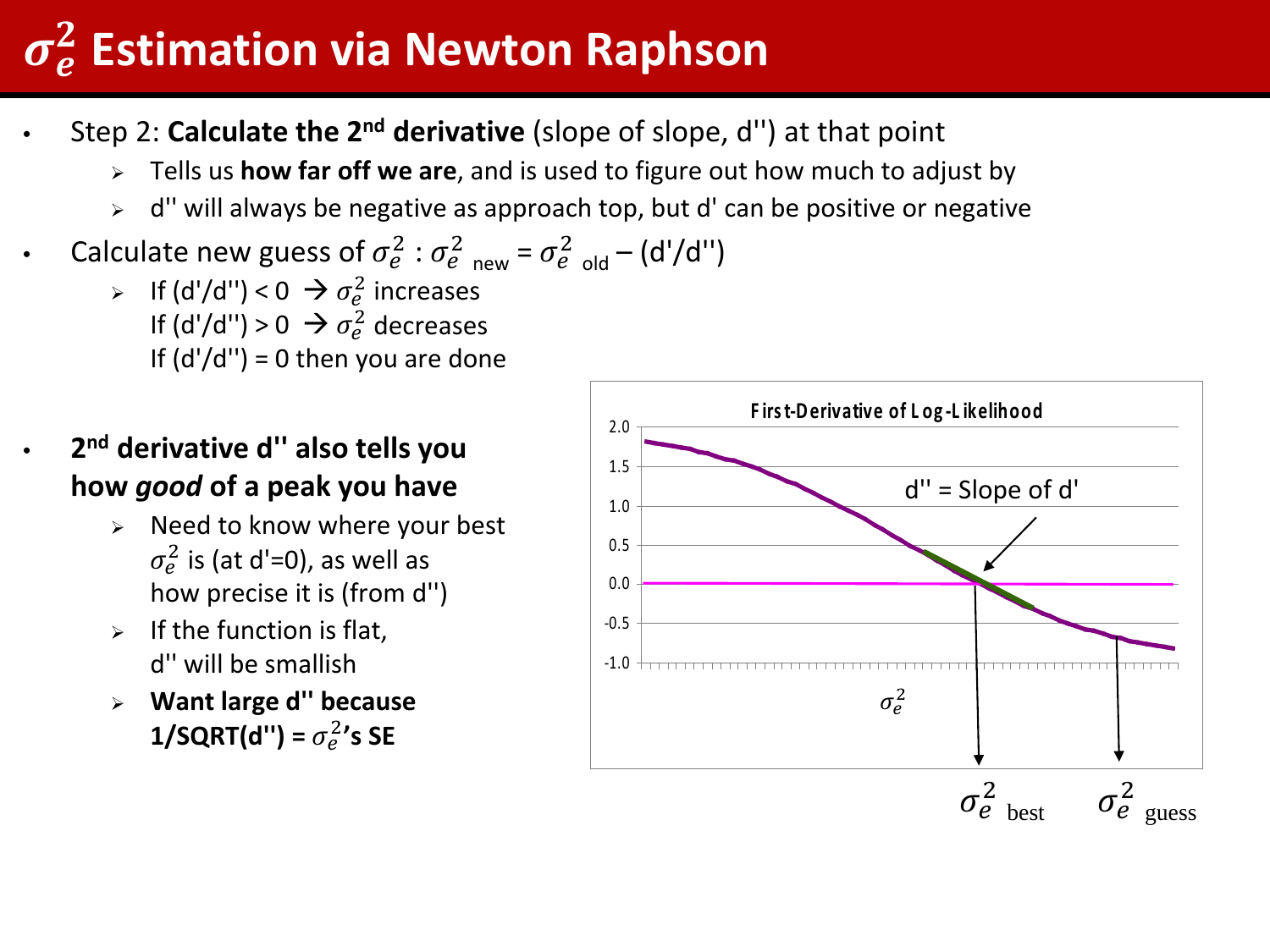# **Trying It Out: Using PROC MIXED with Our Example Data**

- For now, we will know PROC MIXED to be largely like PROC GLM
	- $\triangleright$  Even the ESTIMATE statements work the same (another HW hint!)
- The first model will be the empty model where IQ is the DV
	- $\triangleright$  Linking PROC MIXED to our previous set of slides
	- $\triangleright$  After that, we will replicate the analysis from last Friday's class: predicting Performance from IQ
	- $\triangleright$  What we are estimating is  $\sigma_{x}^{2} = \sigma_{e}^{2}$  (the variance of IQ, used in the likelihood function) and  $\beta_0^{IQ} = \mu_\chi$  (the mean IQ, found from equations)
- The PROC MIXED syntax for the empty model predicting IQ is: \*EMPTY MODEL PREDICTING IQ; PROC MIXED DATA=WORK.iqperf METHOD=ML COVTEST NOPROFILE ITDETAILS IC; MODEL  $iq = /$  SOLUTION; RUN:
	- METHOD=ML: use Maximum Likelihood
	- > COVTEST: provide Wald test for  $\sigma_e^2$
	- > NOPROFILE: make sure  $\sigma_e^2$  is used in likelihood function
	- $\triangleright$  ITDETAILS: list the iteration details
	- $\triangleright$  IC: list the information criteria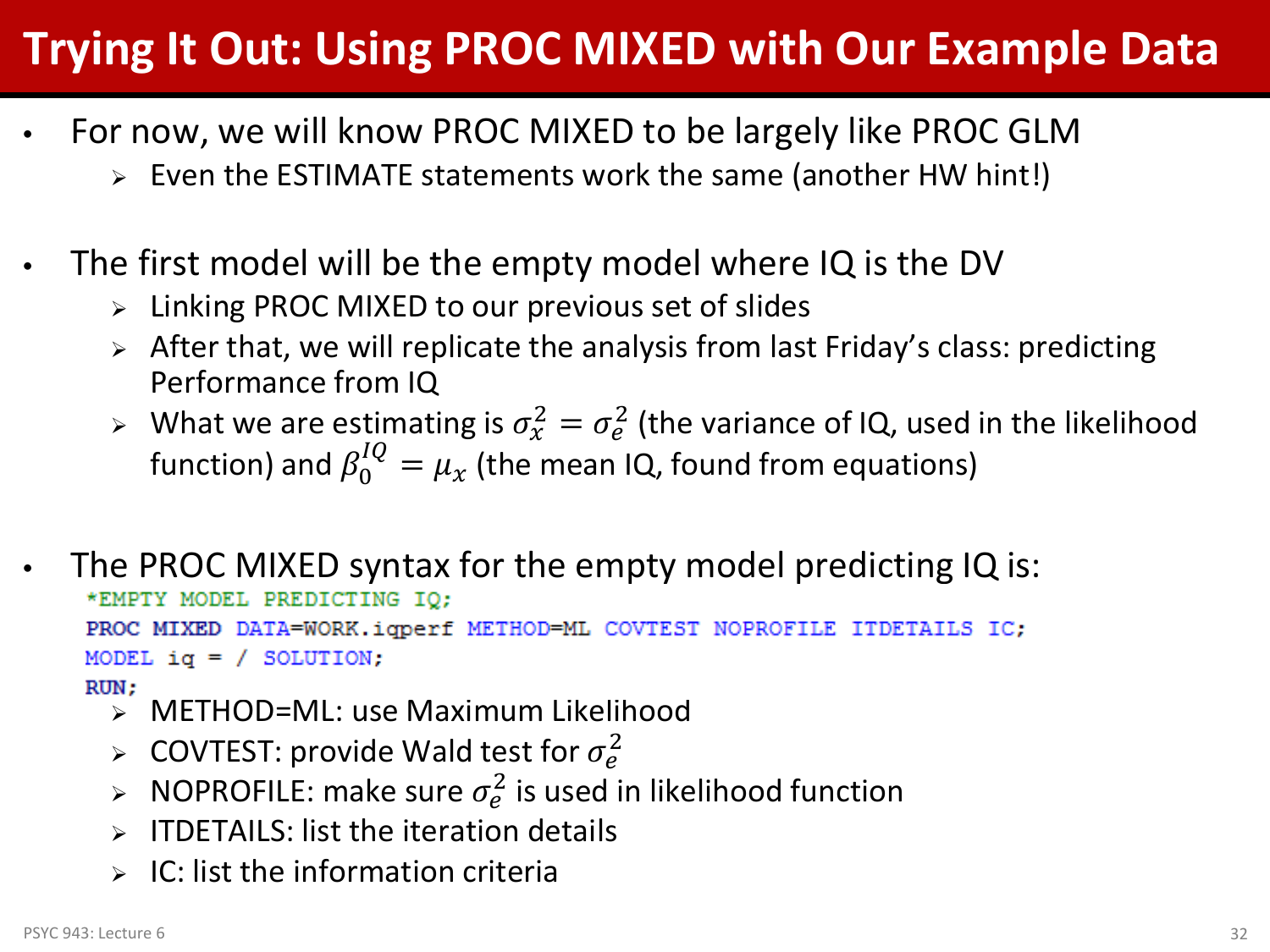### **The Basics of PROC MIXED Output**

• Dimensions: see Subjects and Max Obs Per Subject

#### D imensions

|                     | Covariance Parameters |
|---------------------|-----------------------|
| Columns in X        |                       |
| Columns in Z        |                       |
| Subjects            |                       |
| Max Obs Per Subject |                       |

• Iteration History: provides starting and ending values of  $\sigma_e^2$ 

| <b>Iteration History</b> |                  |                    |                            |            |  |  |
|--------------------------|------------------|--------------------|----------------------------|------------|--|--|
| CovP1                    | <u>Iteration</u> | <b>Evaluations</b> | -2 Log Like                | Criterion  |  |  |
| 1.0000<br>4.2400         | 0                |                    | 21.41220168<br>21.41220168 | 0.00000000 |  |  |

The best message: If you see this, you know things converged

Convergence criteria met.

 $\triangleright$  If you do not see this, you do not have the MLE (so all the good things about the MLE don't apply to your results)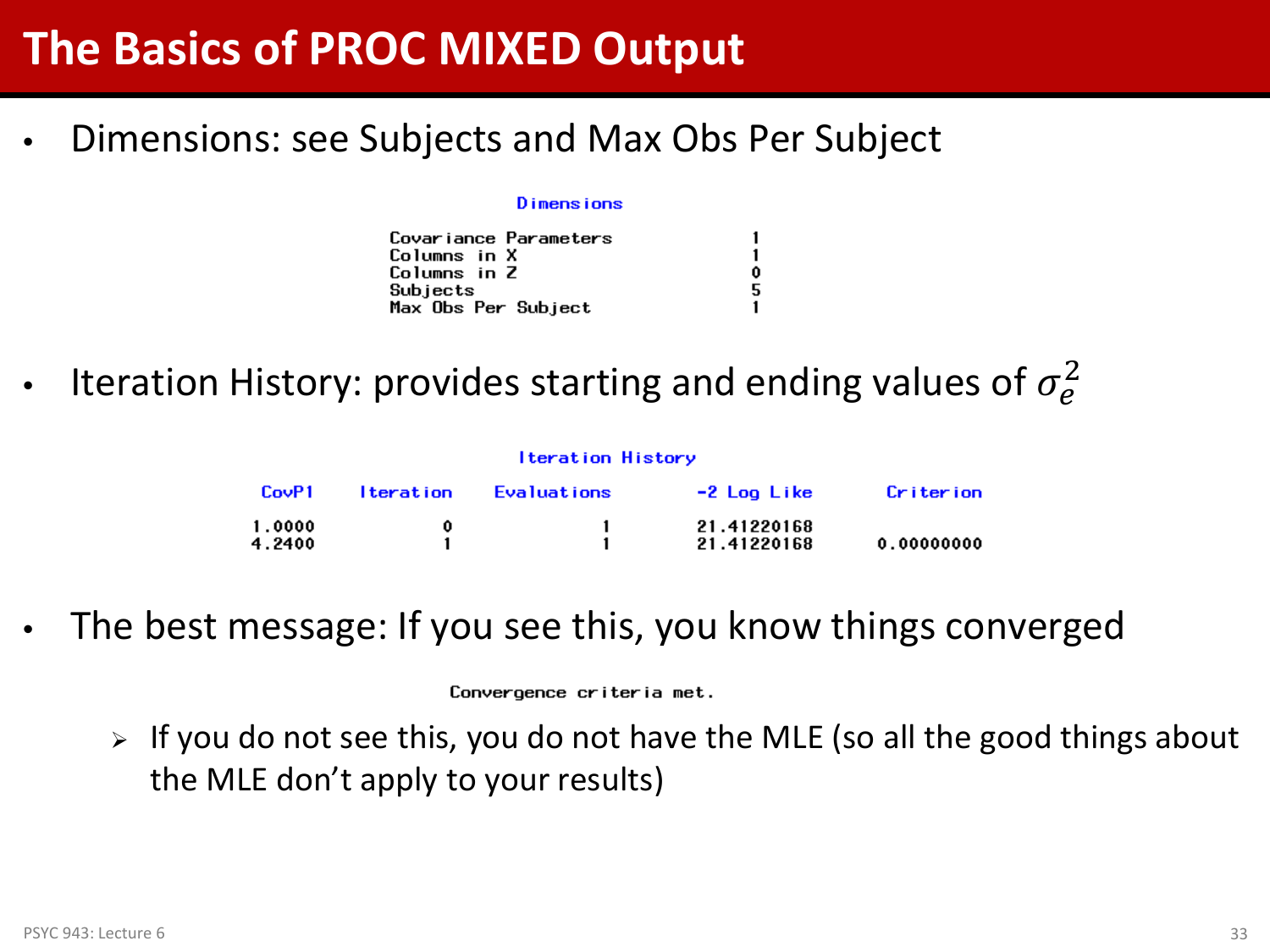# **Further Unpacking Output**

• The estimated  $\sigma_e^2$  is shown under the Covariance Parameter Estimates section (if you use the COVTEST option)

| Cov Parm    | Estimate | Standard<br>Error | Value | $Pr \rightarrow Z$ |
|-------------|----------|-------------------|-------|--------------------|
| Res i dua 1 | 4.2400   | 2.6816            | 1.58  | 0.0569             |

- > Note: PROC MIXED found the same estimate of  $\sigma_e^2$  as we did
- $\triangleright$  Also: the SE of  $\sigma_e^2$  is the SD of a variance
- The Information Criteria section shows statistics that can be used for model comparisons

| Information Criteria |  |            |       |        |       |             |
|----------------------|--|------------|-------|--------|-------|-------------|
| Neg2LogLike Parms    |  | <b>AIC</b> | AICC. | HQ IC. | -BIC. | <b>CAIC</b> |
| 21.4                 |  | 25.4       | 31.4  | 23.3   | 24.6  | 26.6        |

- $\triangleright$  Note: Neg2 Log Like is -2 times the log likelihood our previous example estimating the mean and variance found the log likelihood to be -10.7
	- $\cdot$  So -2\*-10.7 = 21.4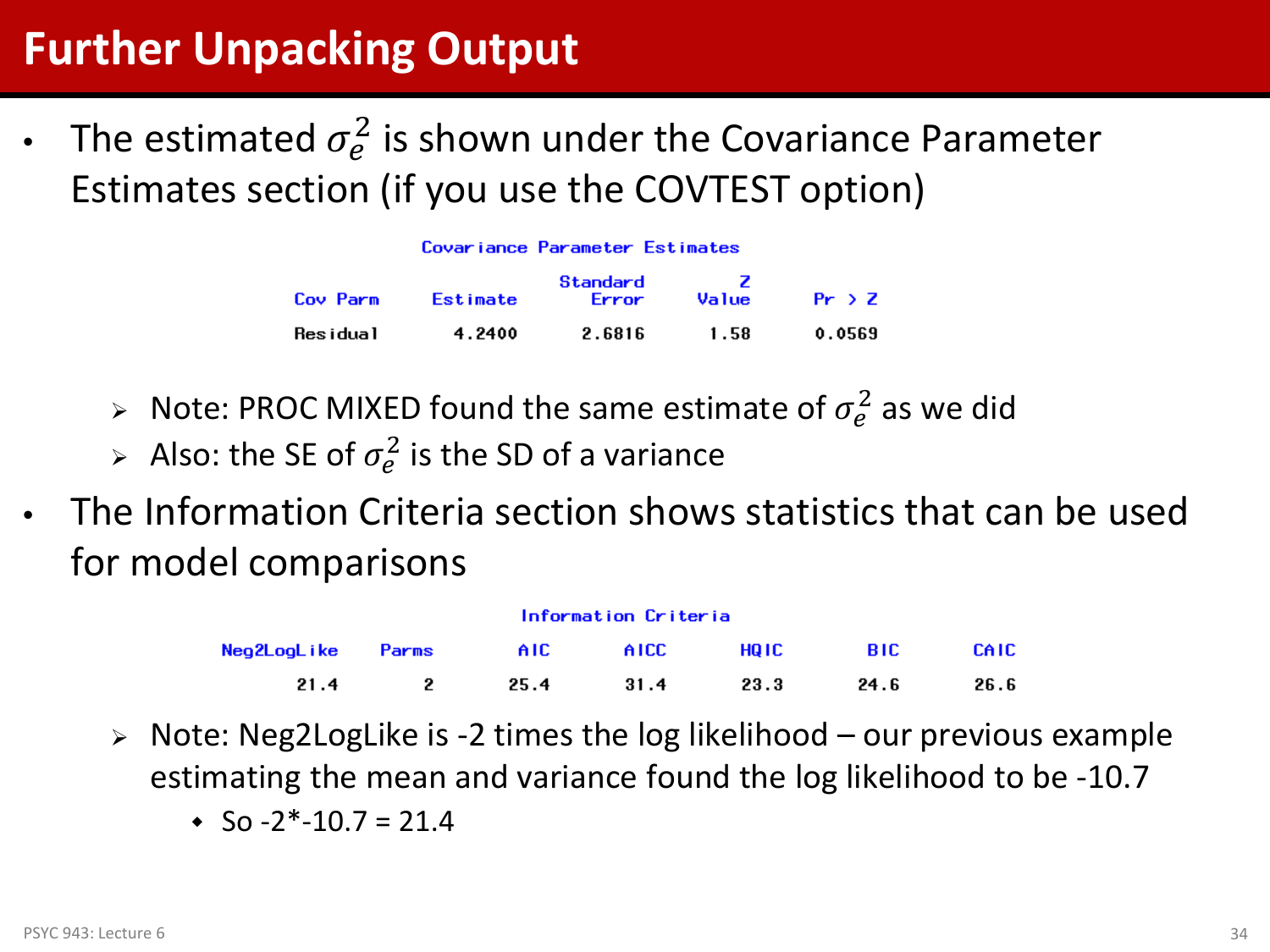### **Finally…the Fixed Effects**

• The fixed effects are where the estimated regression slopes are listed – here  $\beta_0^{IQ} = \mu_x$ 

Solution for Fixed Effects

| Effect    | Estimate | Standard<br>Error | DE. |        | t Value Pr > it i |
|-----------|----------|-------------------|-----|--------|-------------------|
| Intercept | 114.40   | 0.9209            | -4  | 124.23 | $\zeta$ .0001     |

- $\triangleright$  This also is the value we estimated in our example from before
- Not listed: traditional ANOVA table with Sums of Squares, Mean Squares, and F statistics
	- > The Mean Square Error is no longer the estimate of  $\sigma_e^2$ : this comes directly from the model estimation algorithm itself
	- $\triangleright$  The traditional R<sup>2</sup> change test also changes under ML estimation (see next section for what it becomes)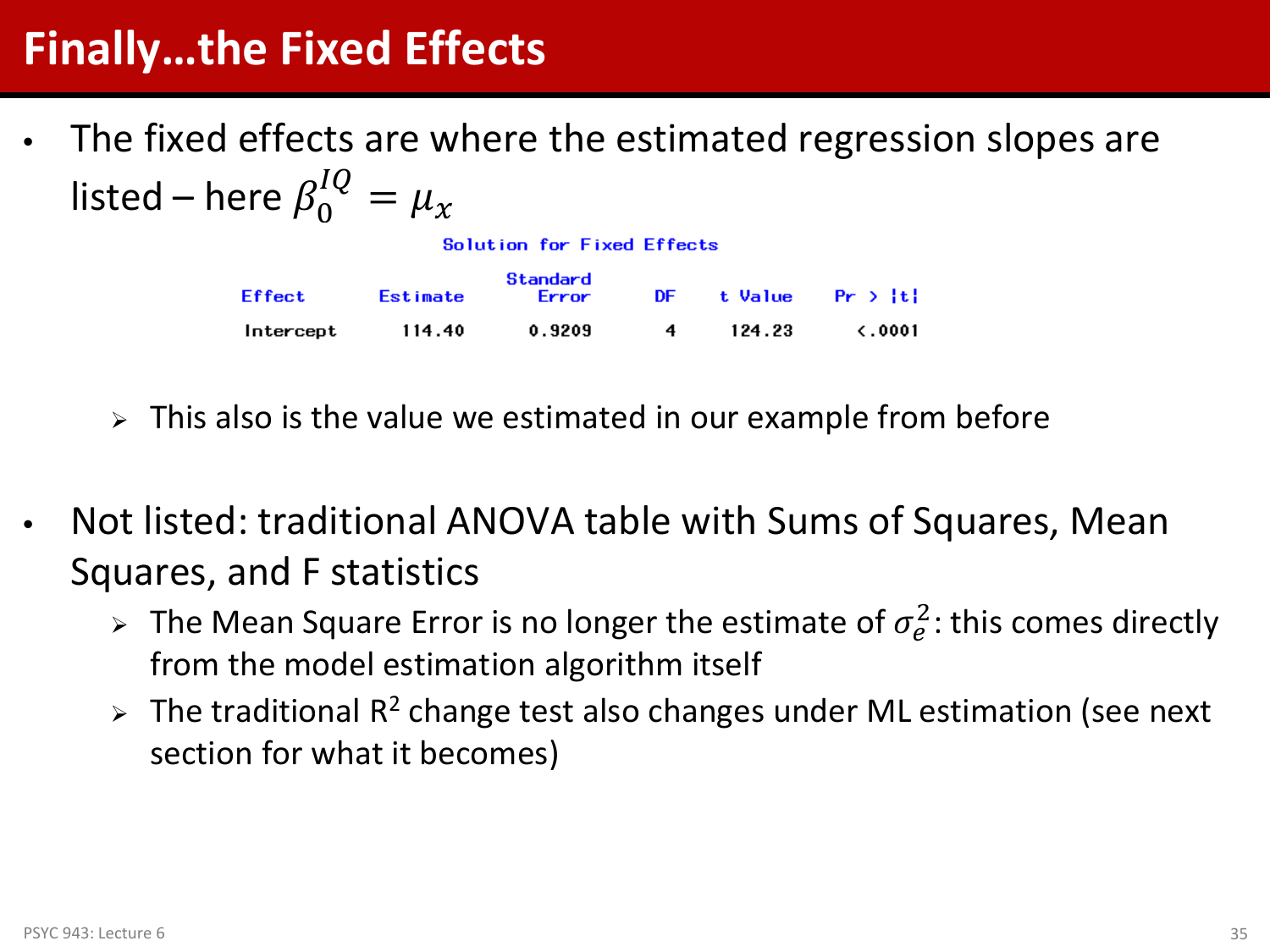# **USEFUL PROPERTIES OF MAXIMUM LIKELIHOOD ESTIMATES**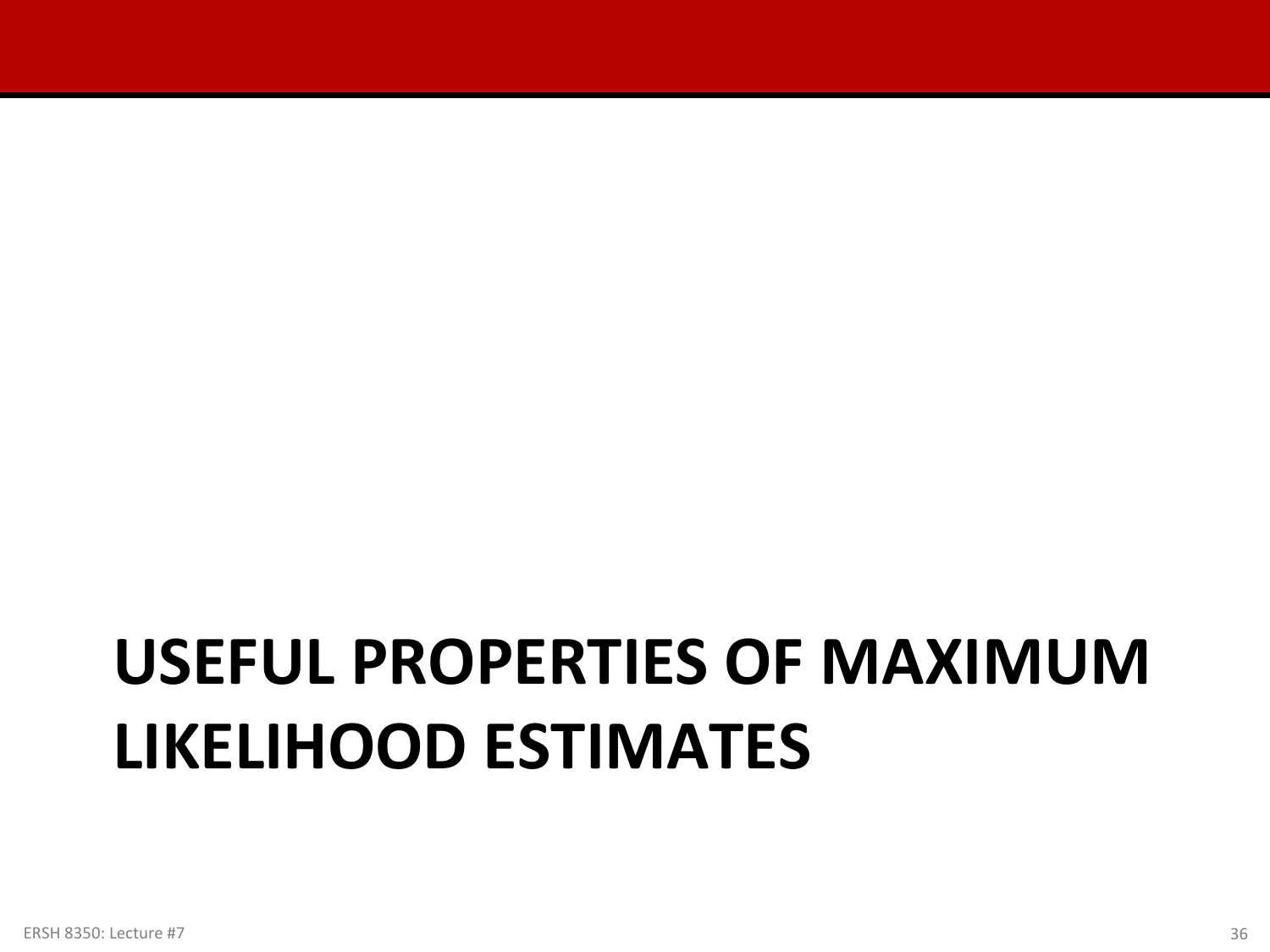# **Useful Properties of MLEs**

- Next, we demonstrate three useful properties of MLEs (not just for GLMs)
	- Likelihood ratio (aka Deviance) tests
	- $\triangleright$  Wald tests
	- $\triangleright$  Information criteria
- To do so, we will consider our example where we wish to predict job performance from IQ (but will now center IQ at its mean of 114.4)

- We will estimate two models, both used to demonstrate how ML estimation differs slightly from LS estimation for GLMs
	- $\triangleright$  Empty model predicting just performance:  $Y_p = \beta_0 + e_p$
	- Model where mean centered IQ predicts performance:

$$
Y_p = \beta_0 + \beta_1 (IQ - 114.4) + e_p
$$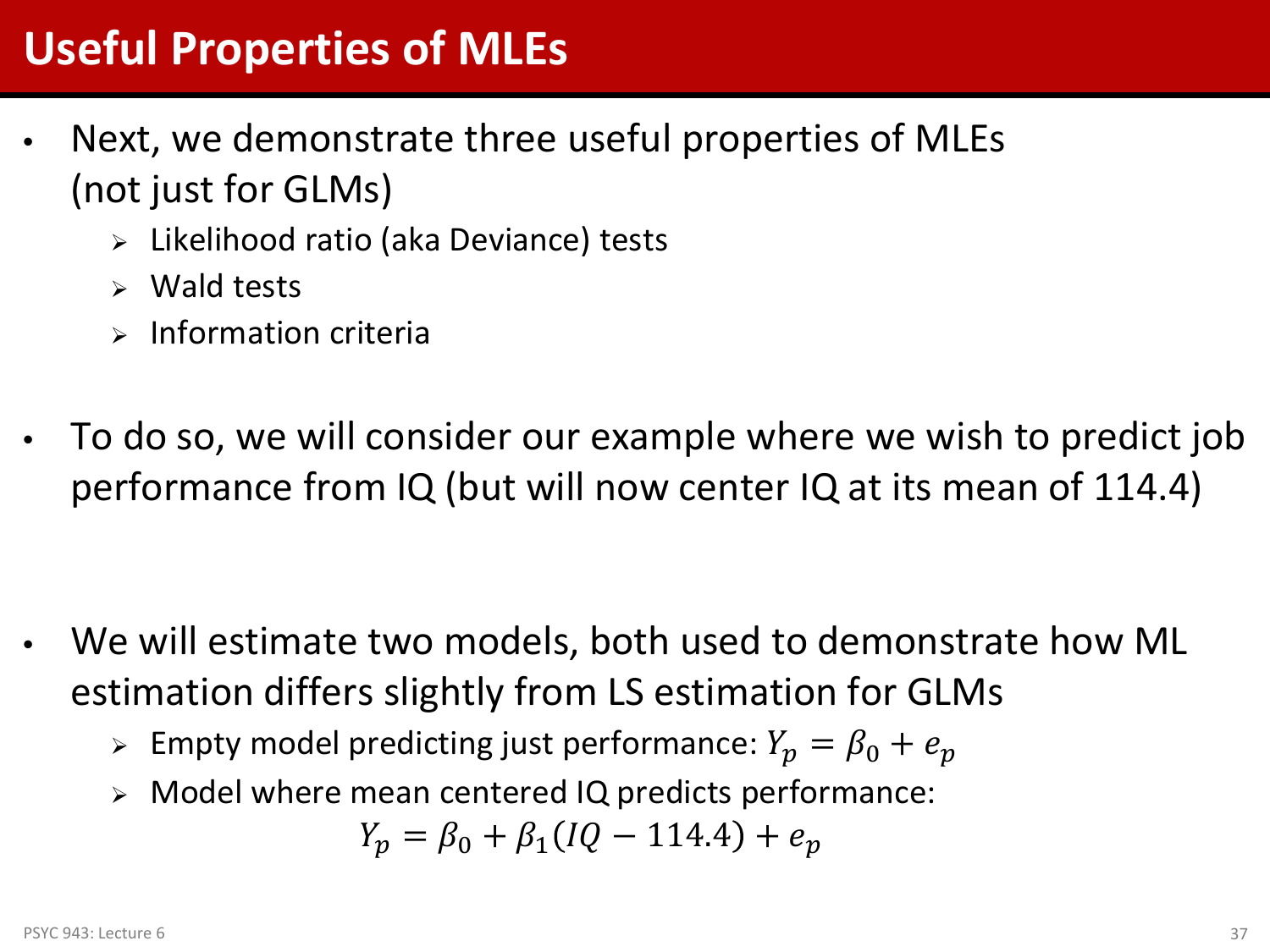### **PROC MIXED Syntax**

• Syntax for the empty model predicting performance:

```
*EMPTY MODEL PREDICTING PERFORMANCE:
PROC MIXED DATA=WORK.iqperf METHOD=ML COVTEST NOPROFILE ITDETAILS IC;
MODEL perf = / SOLUTION;
RUN;
```
• Syntax for the conditional model where mean centered IQ predicts performance:

```
*MEAN CENTERED IQ PREDICTING PERFORMANCE;
PROC MIXED DATA=WORK.iqperf METHOD=ML COVTEST NOPROFILE ITDETAILS IC;
MODEL perf = iq114 / SOLUTIONRUN:
```
- Questions in comparing between the two models:
	- $\triangleright$  How do we test the hypothesis that IQ predicts performance?
		- Likelihood ratio tests (can be multiple parameter/degree-of-freedom)
		- Wald tests (usually for one parameter)
	- $\triangleright$  If IQ does significantly predict performance, what percentage of variance in performance does it account for?
		- Relative change in  $\sigma_e^2$  from empty model to conditional model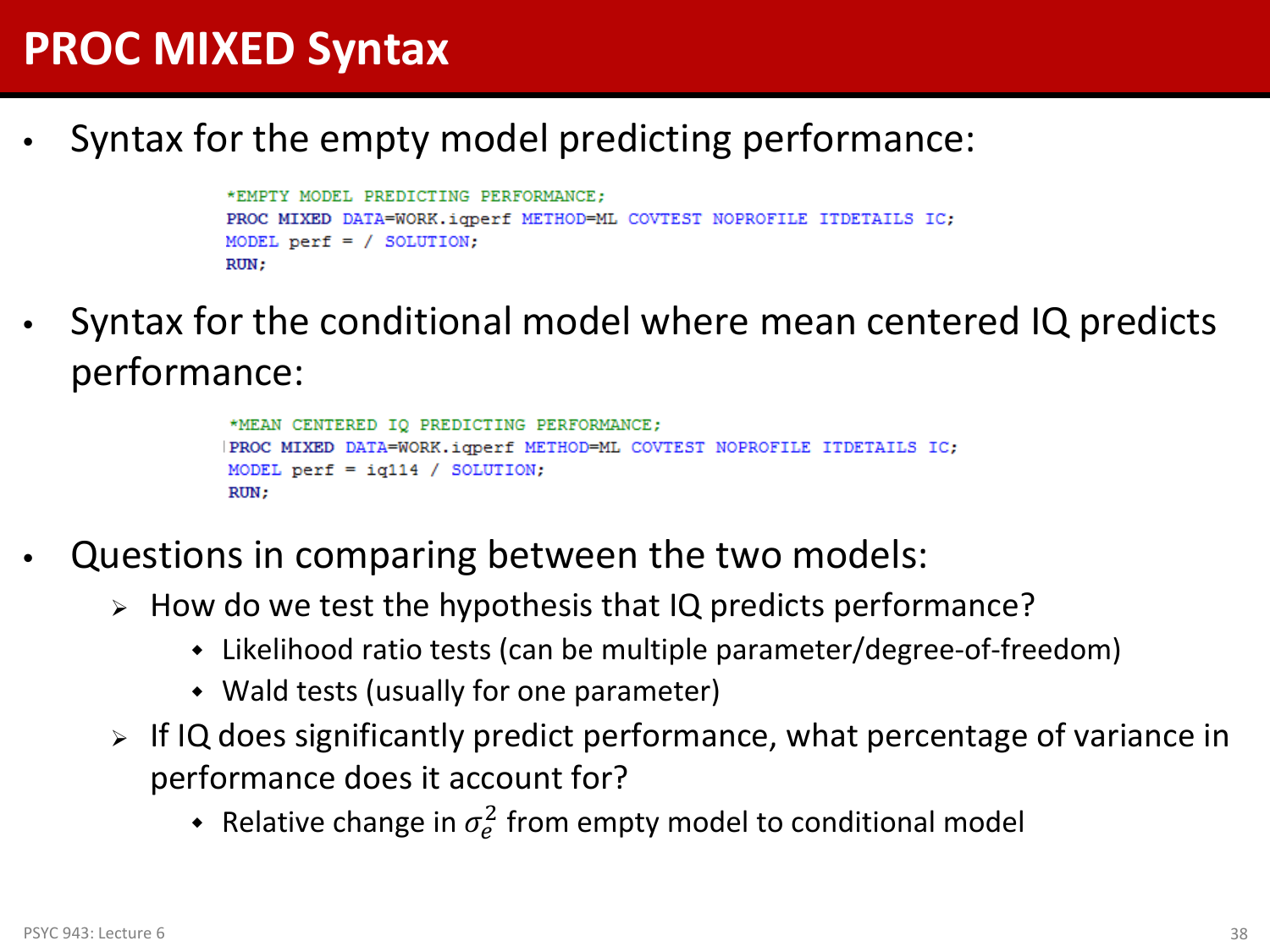### **Likelihood Ratio (Deviance) Tests**

- The likelihood value from MLEs can help to statistically test competing models assuming the models are nested
- Likelihood ratio tests take the ratio of the likelihood for two models and use it as a test statistic
- Using log-likelihoods, the ratio becomes a difference
	- The test is sometimes called a **deviance test**

$$
D = \Delta - 2\log L = -2 \times (\log L_{H0} - \log L_{HA})
$$

 $\triangleright$  D is tested against a Chi-Square distribution with degrees of freedom equal to the difference in number of parameters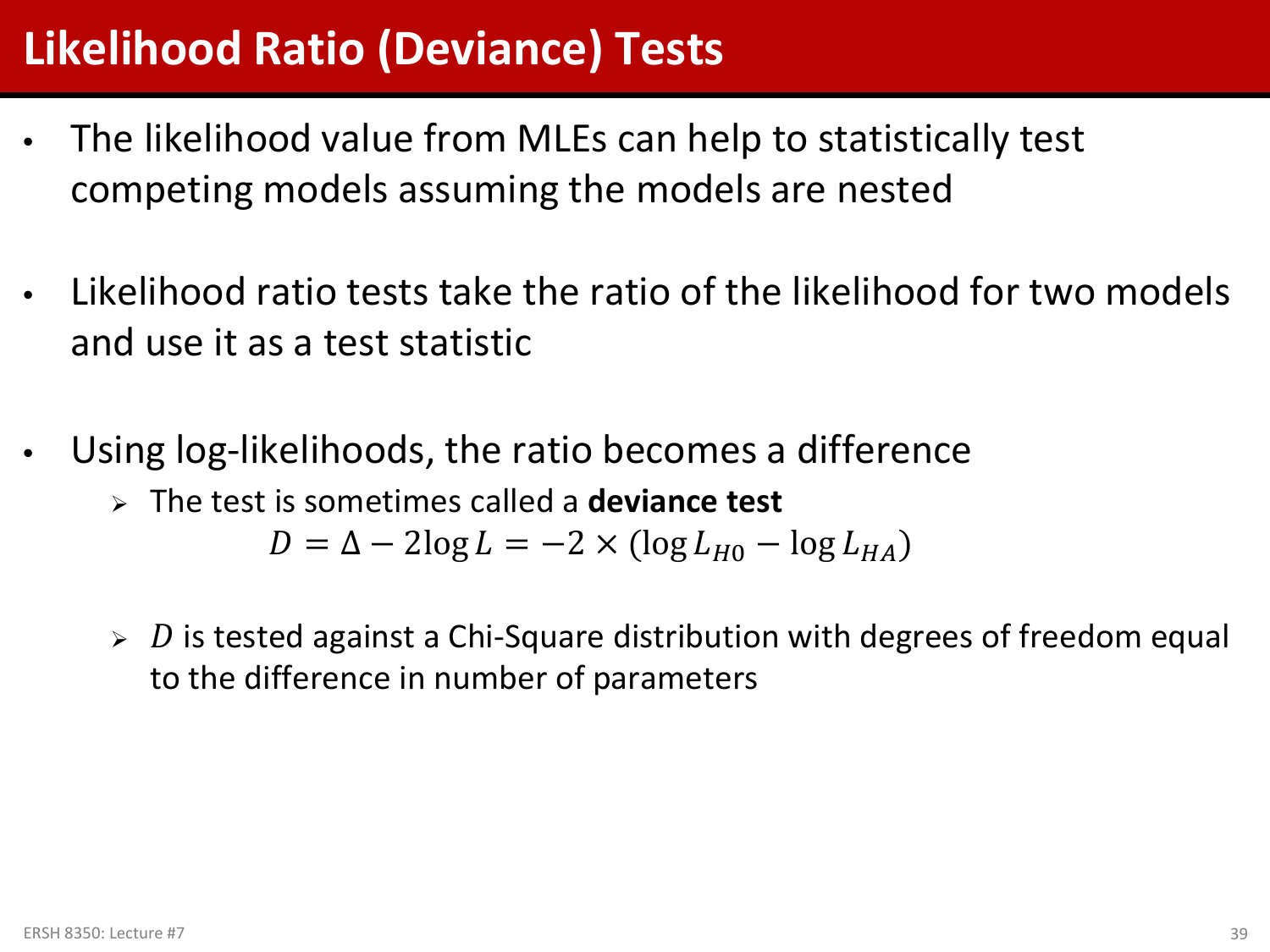#### **Deviance Test Example**

Imagine we wanted to test the null hypothesis that IQ did not predict performance:

$$
H_0: \beta_1 = 0
$$
  

$$
H_1: \beta_1 \neq 0
$$

- The difference between the empty model and the conditional model is one parameter
	- $\triangleright$  Null model: one intercept  $\beta_0$  and one residual variance  $\sigma_e^2$  estimated = 2 parameters
	- Alternative model: one intercept  $\beta_0$ , one slope  $\beta_1$ , and one residual variance  $\sigma_e^2$  estimated = 3 parameters
- Difference in parameters:  $3-2 = 1$  (will be degrees of freedom)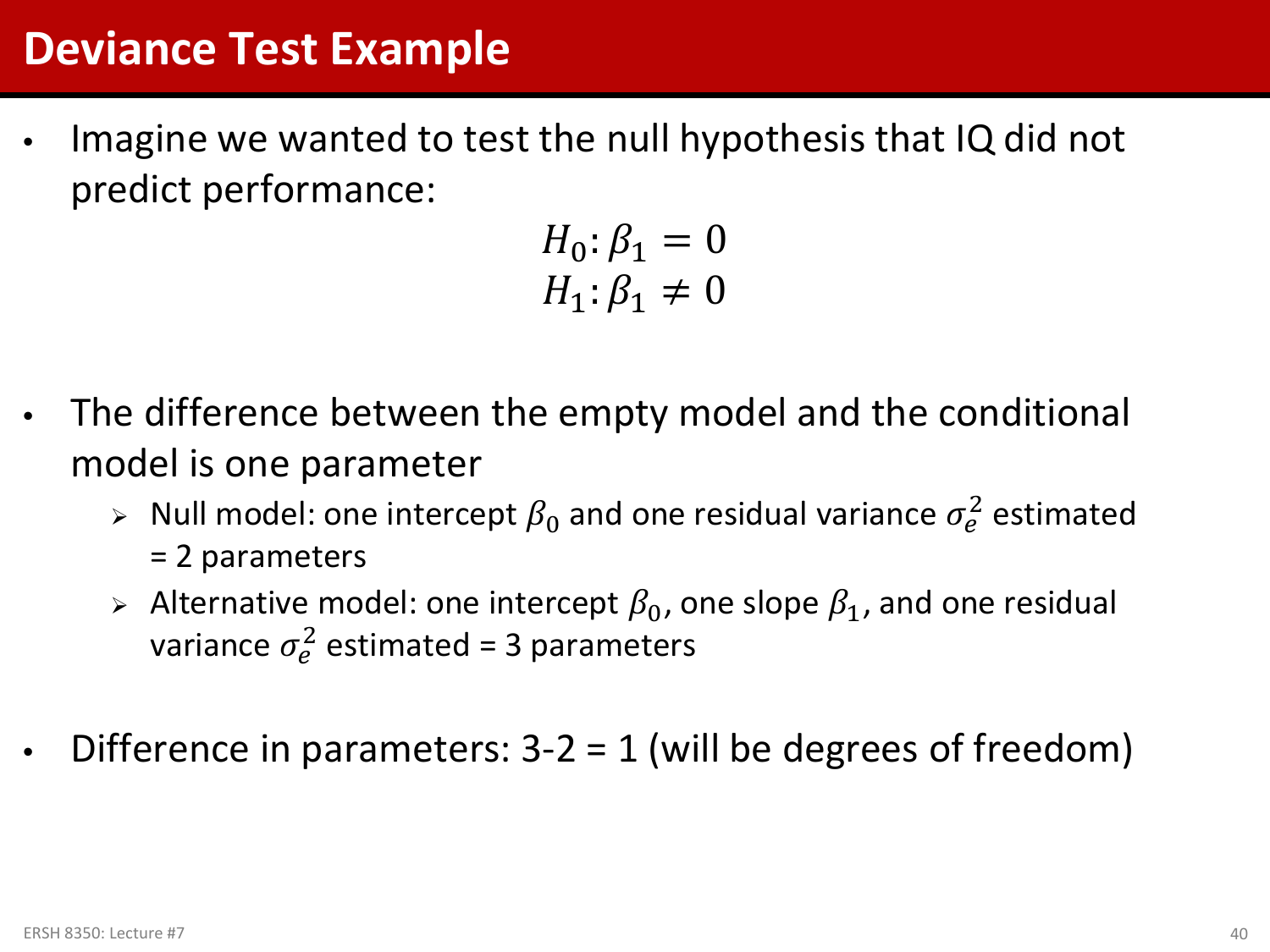# **LRT/Deviance Test Procedure**

• Step #1: estimate null model (get -2\*log likelihood)

| Information Criteria                                   |       |      |       |       |      |       |
|--------------------------------------------------------|-------|------|-------|-------|------|-------|
| Neg2LogLike                                            | Parms | AIC. | AICC. | HQ IC | BIC. | CAIC. |
| 21.3                                                   |       | 25.3 | 31.3  | 23.2  | 24.5 | 26.5  |
| t2: estimate alternative model (get -2*log likelihood) |       |      |       |       |      |       |

• Step #2: estimate alternative model (get -2\*log likelihood)

| Neg2LogLike Parms AIC AICC HQIC BIC CAIC |  |                               |  |
|------------------------------------------|--|-------------------------------|--|
|                                          |  | 6.9 3 12.9 36.9 9.8 11.8 14.8 |  |

Information Criteria

Step #3: compute test statistic

 $D = -2 \times (\log L_{H0} - \log L_{HA}) = (21.3 - 6.9) = 14.4$ 

- Step #4: calculate p-value from Chi-Square Distribution with 1 DF
	- $>$  I used =chidist(14.4,1) from Excel
	- $\ge$  p-value = 0.000148
- Inference: the regression slope for IQ was significantly different from zero -- we prefer our alternative model to the null model
- Interpretation: IQ significantly predicts performance ERSH 8350: Lecture #7 41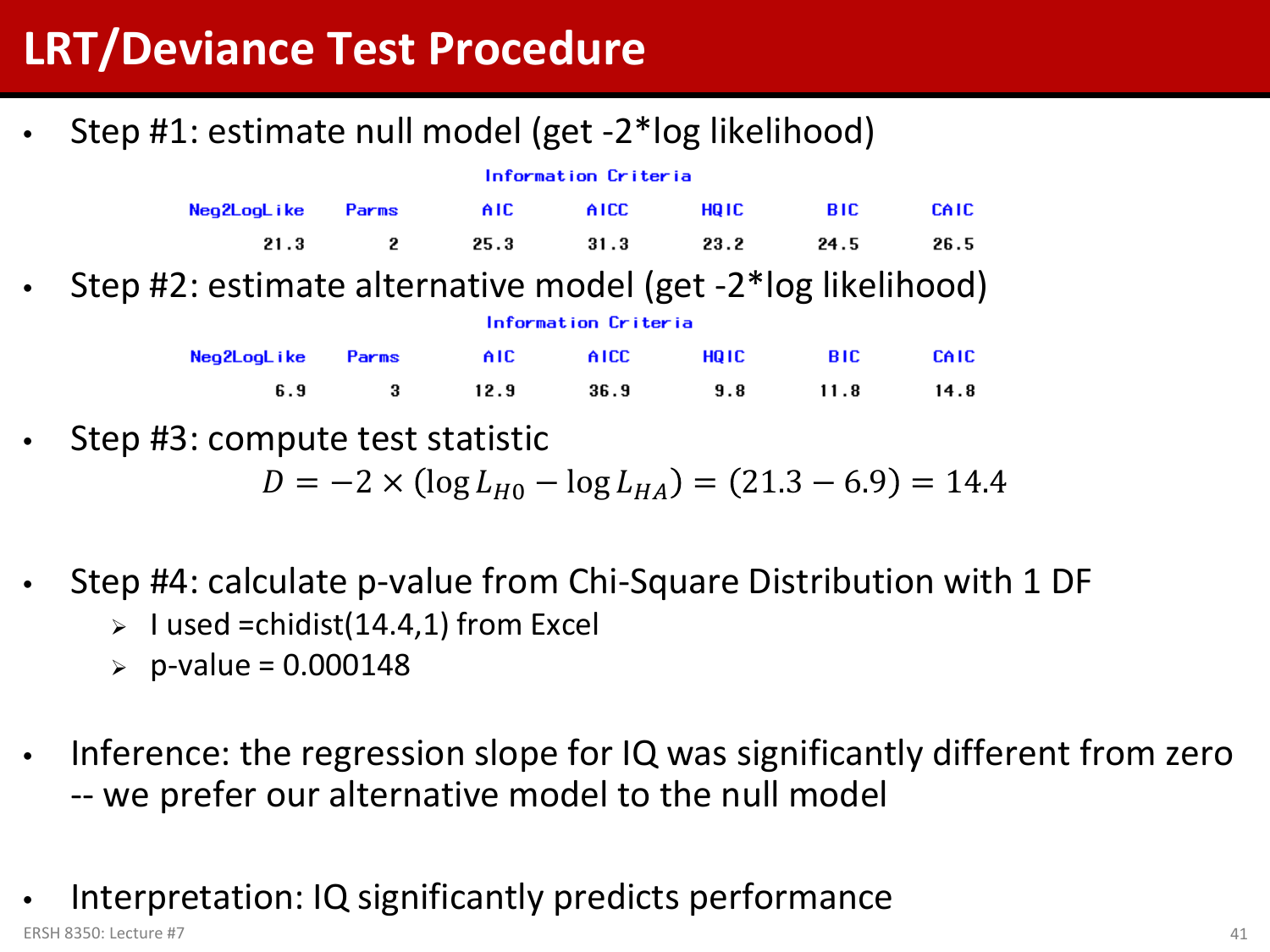# **Wald Tests (Usually 1 DF Tests in Software)**

For each parameter  $\theta$ , we can form the Wald statistic:

$$
\omega = \frac{\widehat{\theta}_{MLE} - \theta_0}{SE(\widehat{\theta}_{MLE})}
$$

- $\triangleright$  (typically  $\theta_0 = 0$ )
- As N gets large (goes to infinity), the Wald statistic converges to a standard normal distribution  $\omega \sim N(0,1)$ 
	- $\triangleright$  Gives us a hypothesis test of  $H_0: \theta = 0$
- If we divide each parameter by its standard error, we can compute the two-tailed p-value from the standard normal distribution (Z)
	- Exception: bounded parameters can have issues (variances)
- We can further add that variances are estimated, switching this standard normal distribution to a t distribution (SAS does this for us)
	- > Note: some don't like calling this a "true" Wald test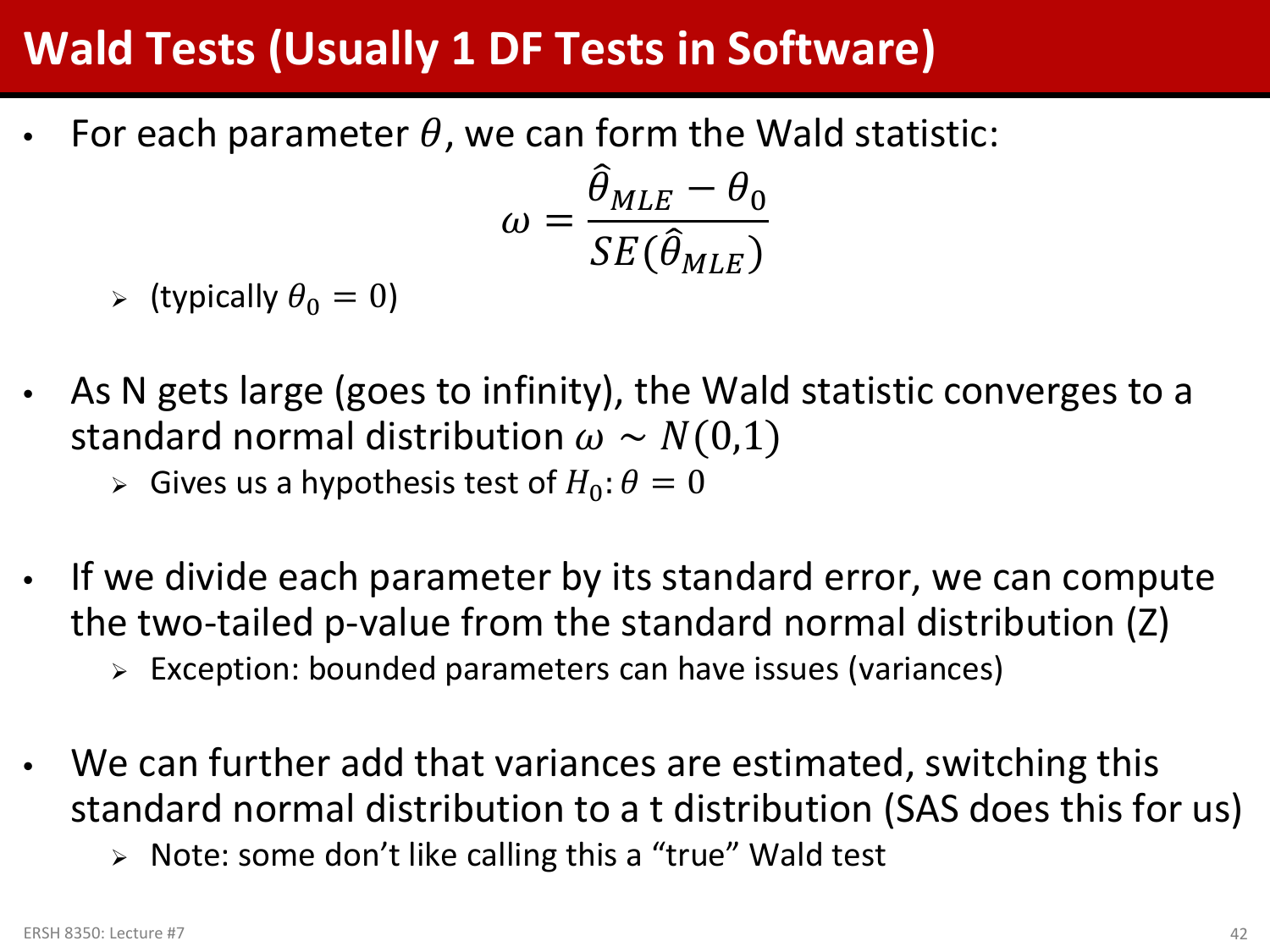### **Wald Test Example**

We could have used a Wald test to compare between the empty and conditional model, or:

$$
H_0: \beta_1 = 0
$$
  

$$
H_1: \beta_1 \neq 0
$$

SAS provides this for us in the Solution for Fixed Effects:

Solution for Fixed Effects

|   | Effect    | Estimate                                                                                                        | Standard<br><b>Error</b> | DF. |                               | t Value $Pr \ge  t $ |
|---|-----------|-----------------------------------------------------------------------------------------------------------------|--------------------------|-----|-------------------------------|----------------------|
|   | Intercept | 12.8000                                                                                                         | 0.2163                   | з.  | 59.17                         | $\zeta$ .0001        |
|   | ia114     | 0.9623                                                                                                          | 0.1051                   |     | 9.16                          | 0.0028               |
| . | - •       | the contract of the contract of the contract of the contract of the contract of the contract of the contract of |                          |     | $\overline{\phantom{a}}$<br>. |                      |

Note: these estimates are identical to the LS estimates from last Friday

- Here, the slope estimate has a t-test statistic value of 9.16 (p = .0028), meaning we would reject our null hypothesis
- Typically, Wald tests are used for one additional parameter
	- $\triangleright$  Here, one slope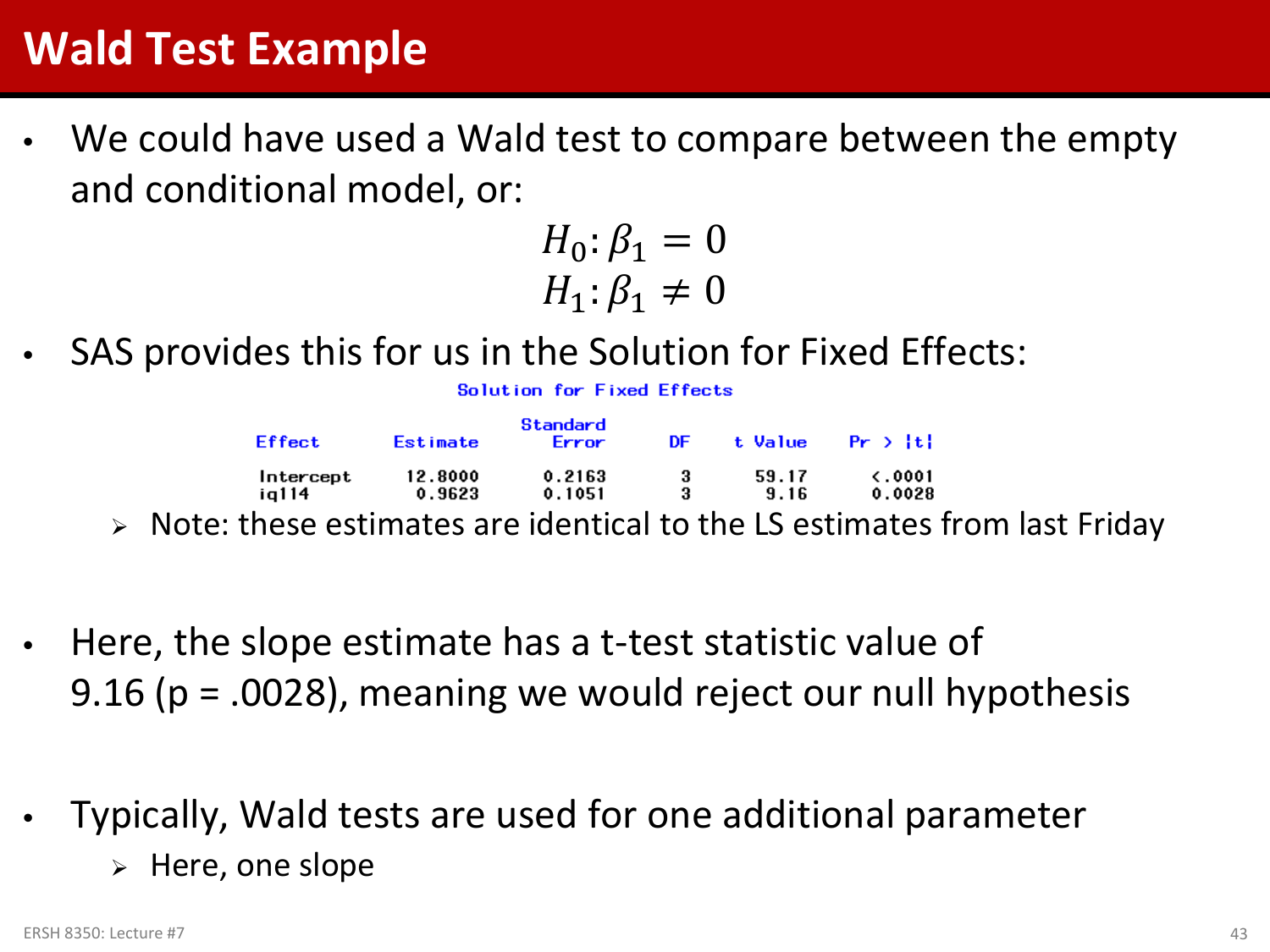# **Model Comparison with R2**

- To compute an  $R^2$ , we use the ML estimates of  $\sigma_e^2$ :
	- Empty model:  $\sigma_e^2 = 4.160 \ (2.631)$
	- > Conditional model:  $\sigma_e^2 = 0.234$  (0.148)
- The  $R^2$  for variance in performance accounted for by IQ is: 4.160 − 0.234

$$
R^2 = \frac{11566 \text{ GHz}}{4.160} = .944
$$

 $\triangleright$  Hall of fame worthy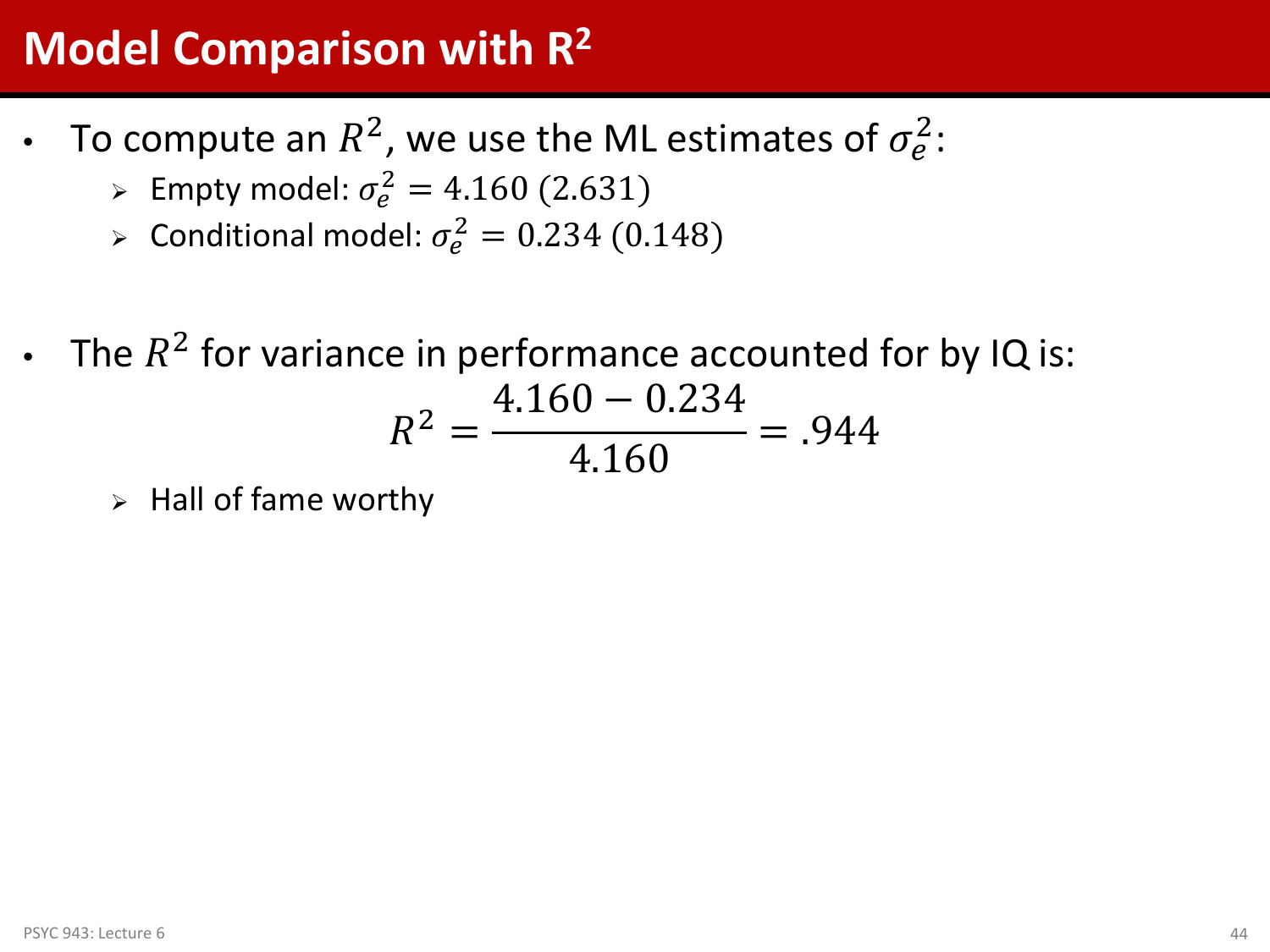# **Information Criteria**

- Information criteria are statistics that help determine the relative fit of a model for non-nested models
	- $\triangleright$  Comparison is fit-versus-parsimony
- PROC MIXED reports a set of criteria (from conditional model)

| Neg2LogLike Parms AIC AICC HQIC BIC CAIC |  |                               |  |
|------------------------------------------|--|-------------------------------|--|
|                                          |  | 6.9 3 12.9 36.9 9.8 11.8 14.8 |  |

Information Criteria

- $\ge$  Each uses -2\*log-likelihood as a base
	- Choice of statistic is **very** arbitrary and depends on field
- Best model is one with *smallest* value
- Note: don't use information criteria for nested models
	- $\triangleright$  LRT/Deviance tests are more powerful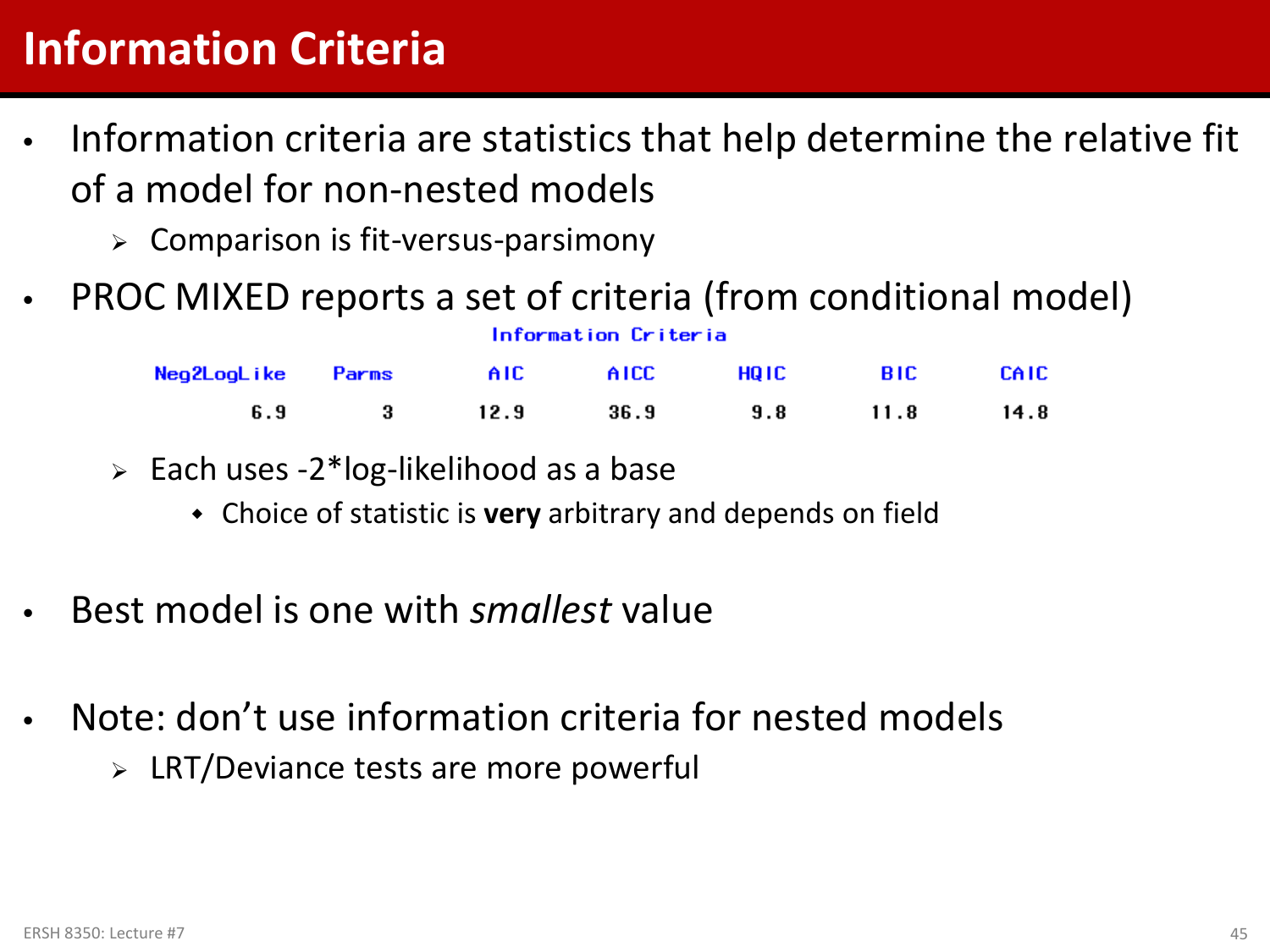### **How ML and LS Estimation of GLMs Differ**

- You may have recognized that the ML and the LS estimates of the fixed effects were identical
	- $\triangleright$  And for these models, they will be
- Where they differ is in their estimate of the residual variance  $\sigma_e^2$ :
	- > From Least Squares (MSE):  $\sigma_e^2 = 0.390$  (no SE)
	- > From ML (model parameter):  $\sigma_e^2 = 0.234$  (0.148)
- The ML version uses a **biased estimate** of  $\sigma_e^2$  (it is too small)
- Because  $\sigma_e^2$  plays a role in all SEs, the Wald tests differed from LS and ML
- Troubled by this? Don't be: we'll show a fix in a few weeks…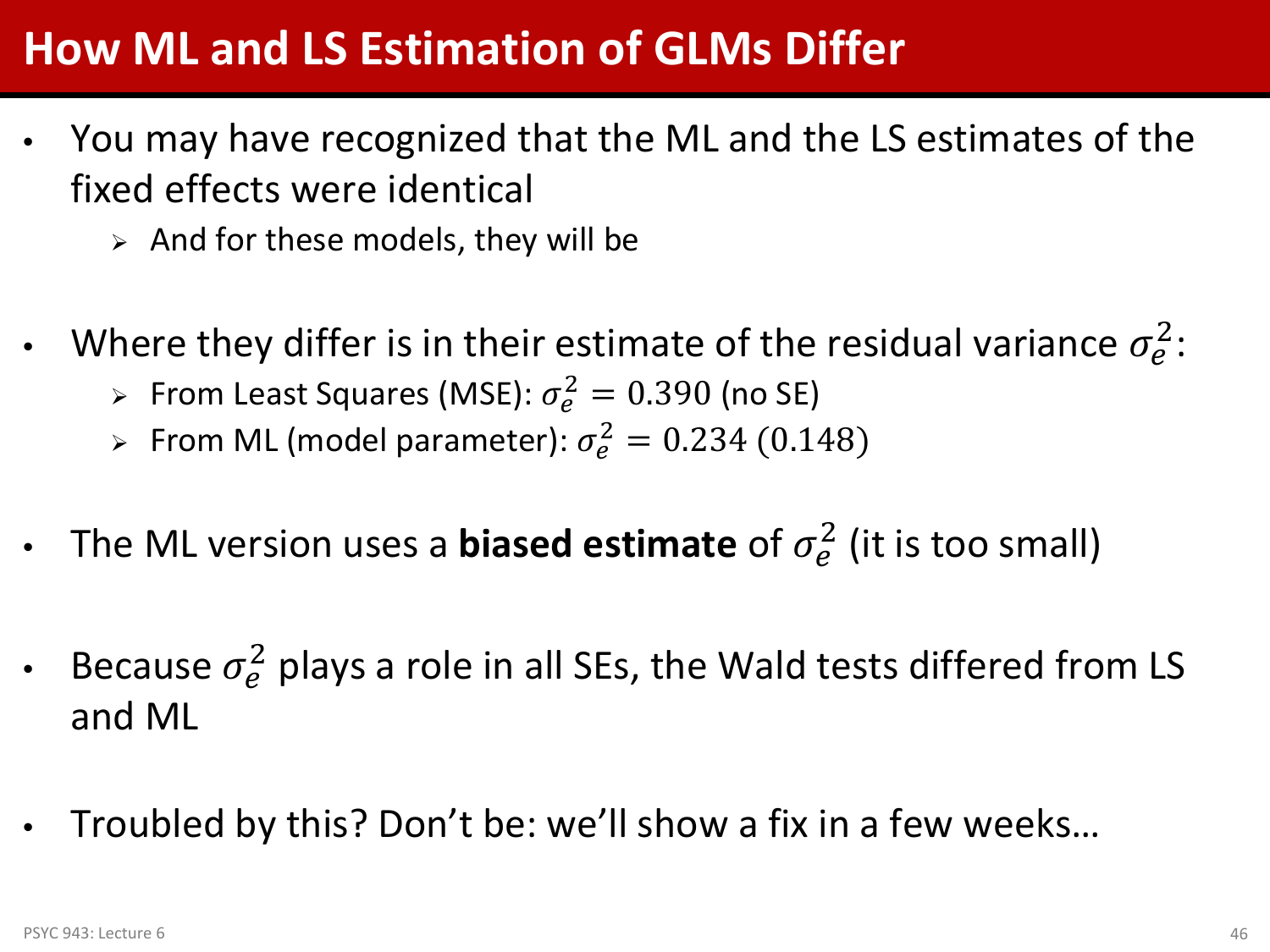# **WRAPPING UP**